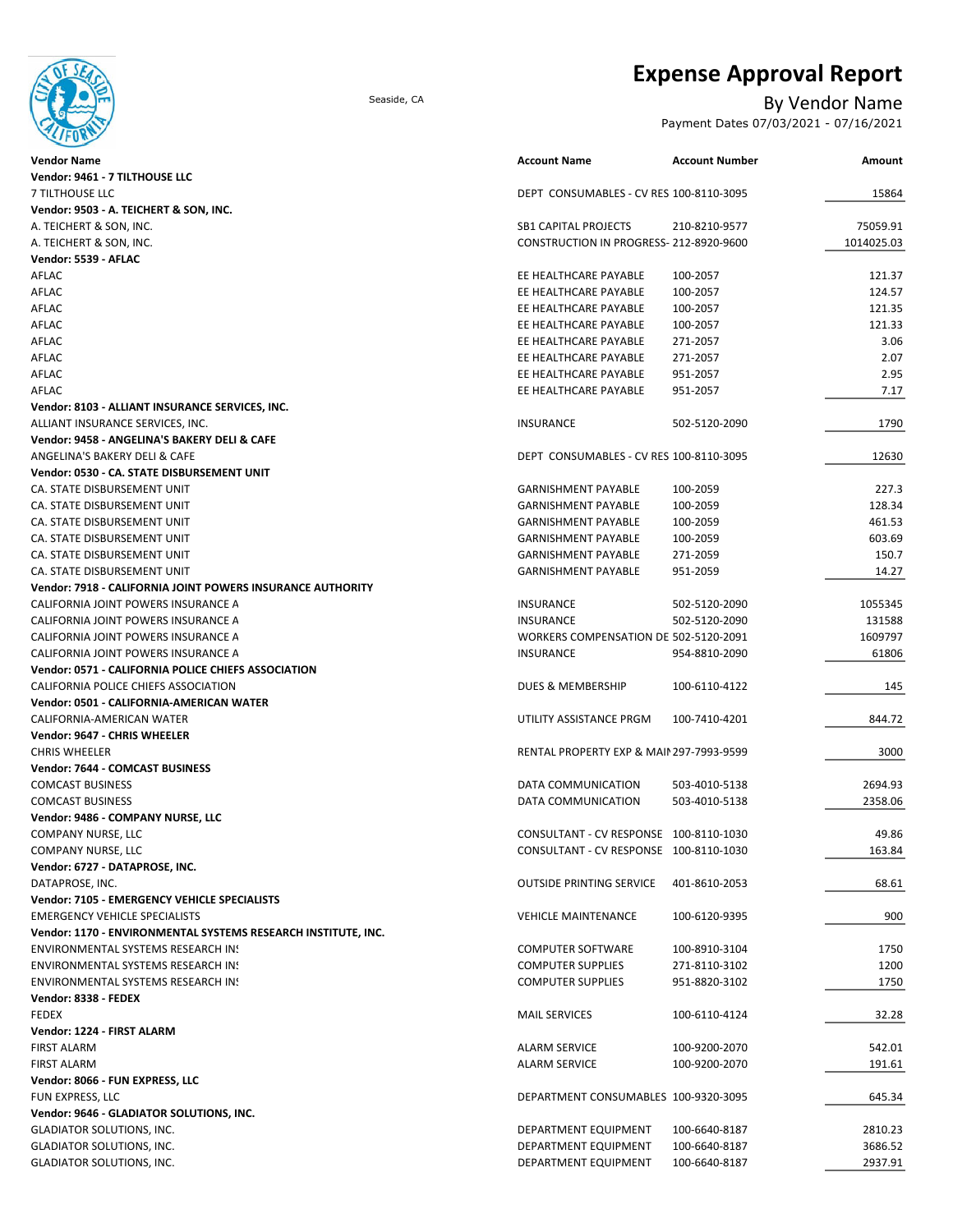| Vendor: 8525 - GOVERNMENTJOBS.COM, INC.        |                                             |                 |
|------------------------------------------------|---------------------------------------------|-----------------|
| GOVERNMENTJOBS.COM, INC.                       | PERSONNEL RECRUITMENT<br>100-2031-2064      | 1769.67         |
| Vendor: 9516 - HUNTINGTON PUBLIC CAPITAL CORP. |                                             |                 |
| HUNTINGTON PUBLIC CAPITAL CORP.                | LEASE PAYABLE - VACTOR TRU(952-2330         | 59097.33        |
| HUNTINGTON PUBLIC CAPITAL CORP.                | <b>INTEREST EXPENSE</b><br>952-8820-9605    | 1408.89         |
| Vendor: 4920 - ICMA RETIREMENT TRUST-457       |                                             |                 |
| ICMA RETIREMENT TRUST-457                      | DEFERRED COMP PAYABLE<br>100-2060           | 57              |
| ICMA RETIREMENT TRUST-457                      | DEFERRED COMP PAYABLE<br>100-2060           | 211.04          |
| ICMA RETIREMENT TRUST-457                      | DEFERRED COMP PAYABLE<br>100-2060           | 265.54          |
| ICMA RETIREMENT TRUST-457                      | DEFERRED COMP PAYABLE<br>100-2060           | 198.9           |
| ICMA RETIREMENT TRUST-457                      | DEFERRED COMP PAYABLE<br>100-2060           | 6594.57         |
| ICMA RETIREMENT TRUST-457                      | DEFERRED COMP PAYABLE<br>100-2060           | 13208.19        |
| ICMA RETIREMENT TRUST-457                      | DEFERRED COMP PAYABLE<br>100-2060           | 833.59          |
| ICMA RETIREMENT TRUST-457                      | DEFERRED COMP PAYABLE<br>100-2060           | 343.74          |
| ICMA RETIREMENT TRUST-457                      | DEFERRED COMP PAYABLE<br>100-2060           | 346.62          |
| ICMA RETIREMENT TRUST-457                      | DEFERRED COMP PAYABLE<br>100-2060           | 404.88          |
| ICMA RETIREMENT TRUST-457                      | DEFERRED COMP PAYABLE<br>100-2060           | 784.95          |
| ICMA RETIREMENT TRUST-457                      | 100-2060<br>DEFERRED COMP PAYABLE           | 5329.69         |
| ICMA RETIREMENT TRUST-457                      | DEFERRED COMP PAYABLE<br>103-2060           | 3.86            |
| ICMA RETIREMENT TRUST-457                      | DEFERRED COMP PAYABLE<br>113-2060           | 35.24           |
| ICMA RETIREMENT TRUST-457                      | DEFERRED COMP PAYABLE<br>113-2060           | 70.9            |
| ICMA RETIREMENT TRUST-457                      | DEFERRED COMP PAYABLE<br>113-2060           | 282.68          |
| ICMA RETIREMENT TRUST-457                      | DEFERRED COMP PAYABLE<br>200-2060           | 87.99           |
| ICMA RETIREMENT TRUST-457                      | DEFERRED COMP PAYABLE<br>210-2060           | 70.45           |
| ICMA RETIREMENT TRUST-457                      | DEFERRED COMP PAYABLE<br>210-2060           | 72.56           |
| ICMA RETIREMENT TRUST-457                      | 210-2060<br>DEFERRED COMP PAYABLE           | 357.84          |
| ICMA RETIREMENT TRUST-457                      | DEFERRED COMP PAYABLE<br>210-2060           | 250.21          |
| ICMA RETIREMENT TRUST-457                      | DEFERRED COMP PAYABLE<br>210-2060           | 37.57           |
| ICMA RETIREMENT TRUST-457                      | 246-2060<br>DEFERRED COMP PAYABLE           | 383.33          |
| ICMA RETIREMENT TRUST-457                      | 271-2060<br>DEFERRED COMP PAYABLE           | 160.63          |
| ICMA RETIREMENT TRUST-457                      | DEFERRED COMP PAYABLE<br>271-2060           | 170.2           |
| ICMA RETIREMENT TRUST-457                      | DEFERRED COMP PAYABLE<br>271-2060           | 35.24           |
| ICMA RETIREMENT TRUST-457                      | DEFERRED COMP PAYABLE<br>401-2060           | 3.74            |
| ICMA RETIREMENT TRUST-457                      | DEFERRED COMP PAYABLE<br>401-2060           | 17.62           |
| ICMA RETIREMENT TRUST-457                      | 401-2060<br>DEFERRED COMP PAYABLE           | 26.21           |
| ICMA RETIREMENT TRUST-457                      | DEFERRED COMP PAYABLE<br>401-2060           | 52.36           |
| ICMA RETIREMENT TRUST-457                      | DEFERRED COMP PAYABLE<br>401-2060           | 294.45          |
| ICMA RETIREMENT TRUST-457                      | DEFERRED COMP PAYABLE<br>501-2060           | 225.64          |
| ICMA RETIREMENT TRUST-457                      | DEFERRED COMP PAYABLE<br>501-2060           | 66.02           |
| ICMA RETIREMENT TRUST-457                      | DEFERRED COMP PAYABLE                       | 35.24           |
| <b>ICMA RETIREMENT TRUST-457</b>               | 501-2060<br>DEFERRED COMP PAYABLE           | 912.5           |
|                                                | 503-2060<br>DEFERRED COMP PAYABLE           |                 |
| ICMA RETIREMENT TRUST-457                      | 503-2060                                    | 787.07<br>320.1 |
| ICMA RETIREMENT TRUST-457                      | 951-2060<br>DEFERRED COMP PAYABLE           |                 |
| ICMA RETIREMENT TRUST-457                      | DEFERRED COMP PAYABLE<br>951-2060           | 296.48          |
| ICMA RETIREMENT TRUST-457                      | DEFERRED COMP PAYABLE<br>951-2060           | 35.17           |
| ICMA RETIREMENT TRUST-457                      | DEFERRED COMP PAYABLE<br>953-2060           | 1.53            |
| Vendor: 8455 - JERRY BLACKWELDER               |                                             |                 |
| <b>JERRY BLACKWELDER</b>                       | <b>MEETINGS AND TRAVEL</b><br>951-8820-4121 | 100             |
| <b>JERRY BLACKWELDER</b>                       | <b>MEETINGS AND TRAVEL</b><br>951-8820-4121 | 100             |
| <b>JERRY BLACKWELDER</b>                       | MEETINGS AND TRAVEL<br>951-8820-4121        | 100             |
| Vendor: 1334 - JOHN C GEMMA                    |                                             |                 |
| JOHN C GEMMA                                   | COMPUTER SUPPLIES/SOFTWA 503-4010-3102      | 829             |
| JOHN C GEMMA                                   | COMPUTER SUPPLIES/SOFTWA 503-4010-3102      | 5410.9          |
| Vendor: 9046 - JONATHAN GABRIEL WIZARD         |                                             |                 |
| JONATHAN GABRIEL WIZARD                        | <b>MEETINGS AND TRAVEL</b><br>951-8820-4121 | 100             |
| JONATHAN GABRIEL WIZARD                        | <b>MEETINGS AND TRAVEL</b><br>951-8820-4121 | 100             |
| Vendor: 9649 - LACINA TALLANT                  |                                             |                 |
| LACINA TALLANT                                 | DEPT CONSUMABLES - CV RESI 100-8110-3095    | 425             |
| Vendor: 9534 - LYNELL IGNACIO                  |                                             |                 |
| LYNELL IGNACIO                                 | <b>ENCROACHMENT BONDS</b><br>601-2225       | 1000            |
| Vendor: 7576 - MELVIN MASON                    |                                             |                 |
| <b>MELVIN MASON</b>                            | TEMPORARY CONTRACT SERVI(100-9100-2043      | 500             |
| Vendor: 0759 - MILESTONE COMMUNICATIONS INC.   |                                             |                 |
| MILESTONE COMMUNICATIONS INC.                  | <b>CV3 ALL PROGRAMS</b><br>200-5410-7180    | 450             |
| MILESTONE COMMUNICATIONS INC.                  | FREMONT BL SEWR MAIN UPG 953-8820-9207      | 401.63          |
| Vendor: 2186 - MISSION UNIFORM SERVICE         |                                             |                 |
| MISSION UNIFORM SERVICE                        | UNIFORM SERVICE/LAUNDRY 100-6640-2049       | 37.59           |
| <b>MISSION UNIFORM SERVICE</b>                 | UNIFORM SERVICE/LAUNDRY 100-9105-2049       | 134.15          |
|                                                |                                             |                 |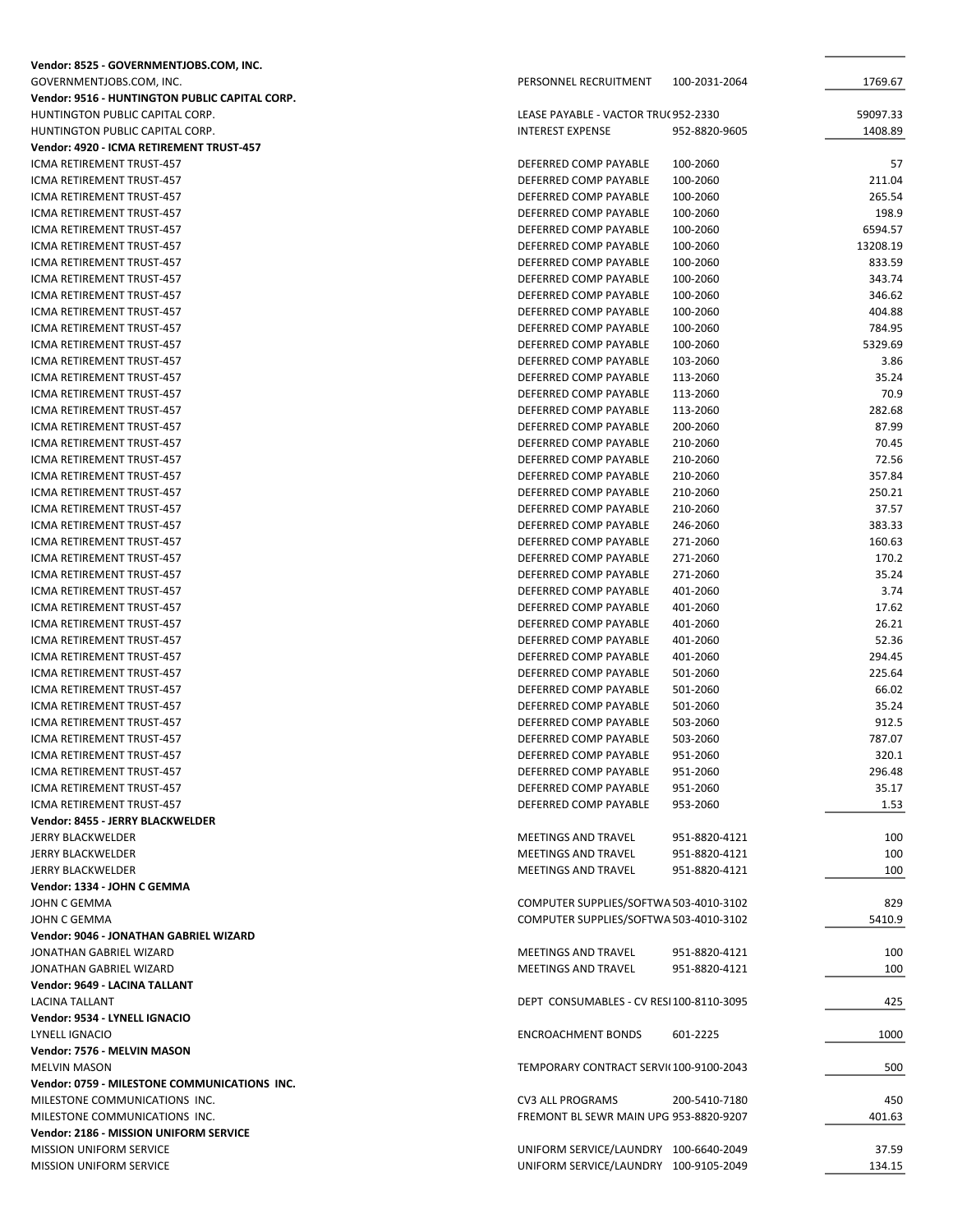| <b>Vendor: 8791 - MONTEREY ONE WATER</b>                 |                                                      |                                |              |
|----------------------------------------------------------|------------------------------------------------------|--------------------------------|--------------|
| <b>MONTEREY ONE WATER</b>                                | RENTAL PROPERTY EXP & MAIN 297-7993-9599             |                                | 18.5         |
| <b>MONTEREY ONE WATER</b>                                | RENTAL PROPERTY EXP & MAIN 297-7993-9599             |                                | 18.5         |
| <b>MONTEREY ONE WATER</b>                                | RENTAL PROPERTY EXP & MAIN 297-7993-9599             |                                | 80.56        |
| <b>MONTEREY ONE WATER</b>                                | RENTAL PROPERTY EXP & MAIN 297-7993-9599             |                                | 80.56        |
| MONTEREY ONE WATER                                       | RENTAL PROPERTY EXP & MAIN 297-7993-9599             |                                | 37           |
| Vendor: 8633 - MOTOROLA SOLUTIONS, INC.                  |                                                      |                                |              |
| MOTOROLA SOLUTIONS, INC.                                 | POLICE EQUIPMENT                                     | 221-6120-8184                  | 22385.04     |
| Vendor: 8889 - MSDSonline, INC.                          |                                                      |                                |              |
| MSDSonline, INC.                                         | COMPUTER SUPPLIES/SOFTWA 503-4010-3102               |                                | 3199         |
| Vendor: 4670 - OFFICE OF THE COUNTY COUNSEL              |                                                      |                                |              |
| OFFICE OF THE COUNTY COUNSEL                             | <b>LEGAL SERVICES</b>                                | 951-8810-1022                  | 528          |
| Vendor: 2652 - PACIFIC GAS & ELECTRIC                    |                                                      |                                |              |
| <b>PACIFIC GAS &amp; ELECTRIC</b>                        | UTILITY ASSISTANCE PRGM                              | 100-7410-4201                  | 2570.18      |
| PACIFIC GAS & ELECTRIC                                   | UTILITY ASSISTANCE PRGM                              | 100-7410-4201                  | 528.82       |
| PACIFIC GAS & ELECTRIC                                   | UTILITY ASSISTANCE PRGM                              | 100-7410-4201                  | 1151.87      |
|                                                          |                                                      |                                | 844.6        |
| PACIFIC GAS & ELECTRIC                                   | UTILITY ASSISTANCE PRGM                              | 100-7410-4201                  |              |
| PACIFIC GAS & ELECTRIC                                   | UTILITY ASSISTANCE PRGM                              | 100-7410-4201                  | 1188.59      |
| PACIFIC GAS & ELECTRIC                                   | UTILITY ASSISTANCE PRGM                              | 100-7410-4201                  | 1489.81      |
| PACIFIC GAS & ELECTRIC                                   | <b>GAS &amp; ELECTRIC</b>                            | 100-8310-5131                  | 1006.09      |
| PACIFIC GAS & ELECTRIC                                   | <b>GAS &amp; ELECTRIC</b>                            | 100-8420-5131                  | 252.59       |
| <b>PACIFIC GAS &amp; ELECTRIC</b>                        | <b>STREET LIGHTINGS</b>                              | 210-8210-2059                  | 3441.19      |
| PACIFIC GAS & ELECTRIC                                   | <b>GAS &amp; ELECTRIC</b>                            | 210-8420-5131                  | 158.71       |
| PACIFIC GAS & ELECTRIC                                   | <b>GAS AND ELECTRIC</b>                              | 951-8820-5131                  | 602.37       |
| Vendor: 7672 - PATRICIA A. LINTELL                       |                                                      |                                |              |
| PATRICIA A. LINTELL                                      | <b>MEETINGS AND TRAVEL</b>                           | 951-8820-4121                  | 100          |
| PATRICIA A. LINTELL                                      | MEETINGS AND TRAVEL                                  | 951-8820-4121                  | 100          |
| PATRICIA A. LINTELL                                      | <b>MEETINGS AND TRAVEL</b>                           | 951-8820-4121                  | 100          |
| Vendor: 2816 - PLUG & PAY TECHNOLOGIES, INC.             |                                                      |                                |              |
| PLUG & PAY TECHNOLOGIES, INC.                            | <b>COMPUTER SOFTWARE</b>                             | 100-9100-3104                  | 15           |
| PLUG & PAY TECHNOLOGIES, INC.                            | <b>COMPUTER SOFTWARE</b>                             | 100-9100-3104                  | 15           |
| Vendor: 7606 - PROPERTY RESTORATION SERVICES, INC.       |                                                      |                                |              |
| PROPERTY RESTORATION SERVICES, INC.                      | TEMPORARY CONTRACT SERVI(100-7210-2043               |                                | 1417.62      |
| Vendor: 4487 - PTS COMMUNICATIONS                        |                                                      |                                |              |
|                                                          |                                                      |                                |              |
|                                                          |                                                      |                                |              |
| PTS COMMUNICATIONS                                       | <b>TELEPHONE</b>                                     | 503-4010-5132                  | 103          |
| PTS COMMUNICATIONS                                       | <b>TELEPHONE</b>                                     | 503-4010-5132                  | 28           |
| Vendor: 5264 - RABOBANK, N.A.                            |                                                      |                                |              |
| RABOBANK, N.A.                                           | FEDERAL TAX PAYABLE                                  | 100-2052                       | 56160.19     |
| RABOBANK, N.A.                                           | EE HEALTHCARE PAYABLE                                | 100-2057                       | 15862.46     |
| RABOBANK, N.A.                                           | FEDERAL TAX PAYABLE                                  | 103-2052                       | 4.59         |
| RABOBANK, N.A.                                           | EE HEALTHCARE PAYABLE                                | 103-2057                       | 1.6          |
| RABOBANK, N.A.                                           | <b>FEDERAL TAX PAYABLE</b>                           | 113-2052                       | 943.53       |
| RABOBANK, N.A.                                           | EE HEALTHCARE PAYABLE                                | 113-2057                       | 343.02       |
| RABOBANK, N.A.                                           | FEDERAL TAX PAYABLE                                  | 200-2052                       | 52.98        |
| RABOBANK, N.A.                                           | EE HEALTHCARE PAYABLE                                | 200-2057                       | 38.22        |
| RABOBANK, N.A.                                           | FEDERAL TAX PAYABLE                                  | 210-2052                       | 734.01       |
| RABOBANK, N.A.                                           | EE HEALTHCARE PAYABLE                                | 210-2057                       | 247.04       |
| RABOBANK, N.A.                                           | EE HEALTHCARE PAYABLE                                | 231-2057                       | 4.16         |
| RABOBANK, N.A.                                           | FEDERAL TAX PAYABLE                                  | 246-2052                       | 382.34       |
| RABOBANK, N.A.                                           | EE HEALTHCARE PAYABLE                                | 246-2057                       | 120.88       |
| RABOBANK, N.A.                                           | FEDERAL TAX PAYABLE                                  | 271-2052                       | 564.66       |
| RABOBANK, N.A.                                           | EE HEALTHCARE PAYABLE                                | 271-2057                       | 211.9        |
| RABOBANK, N.A.                                           | FEDERAL TAX PAYABLE                                  | 335-2052                       | 414.85       |
| RABOBANK, N.A.                                           | EE HEALTHCARE PAYABLE                                | 335-2057                       | 96.96        |
| RABOBANK, N.A.                                           | FEDERAL TAX PAYABLE                                  | 401-2052                       | 892.92       |
| RABOBANK, N.A.                                           | EE HEALTHCARE PAYABLE                                | 401-2057                       | 237.62       |
| RABOBANK, N.A.                                           | FEDERAL TAX PAYABLE                                  | 501-2052                       | 579.44       |
|                                                          | EE HEALTHCARE PAYABLE                                |                                | 175.42       |
| RABOBANK, N.A.<br>RABOBANK, N.A.                         | FEDERAL TAX PAYABLE                                  | 501-2057<br>503-2052           | 1076.15      |
|                                                          | EE HEALTHCARE PAYABLE                                |                                | 209.34       |
| RABOBANK, N.A.                                           |                                                      | 503-2057                       |              |
| RABOBANK, N.A.                                           | FEDERAL TAX PAYABLE                                  | 951-2052                       | 882.87       |
| RABOBANK, N.A.                                           | EE HEALTHCARE PAYABLE                                | 951-2057                       | 285.44       |
| RABOBANK, N.A.                                           | FEDERAL TAX PAYABLE                                  | 953-2052                       | 3.57         |
| RABOBANK, N.A.                                           | EE HEALTHCARE PAYABLE                                | 953-2057                       | 0.78         |
| Vendor: 6027 - RICHARDS, WATSON & GERSHON                |                                                      |                                |              |
| RICHARDS, WATSON & GERSHON                               | LEGAL SERVICES - SPECIAL                             | 100-3010-1023                  | 770          |
| RICHARDS, WATSON & GERSHON<br>RICHARDS, WATSON & GERSHON | LEGAL SERVICES - SPECIAL<br>LEGAL SERVICES - SPECIAL | 100-3010-1023<br>100-3010-1023 | 55<br>2919.3 |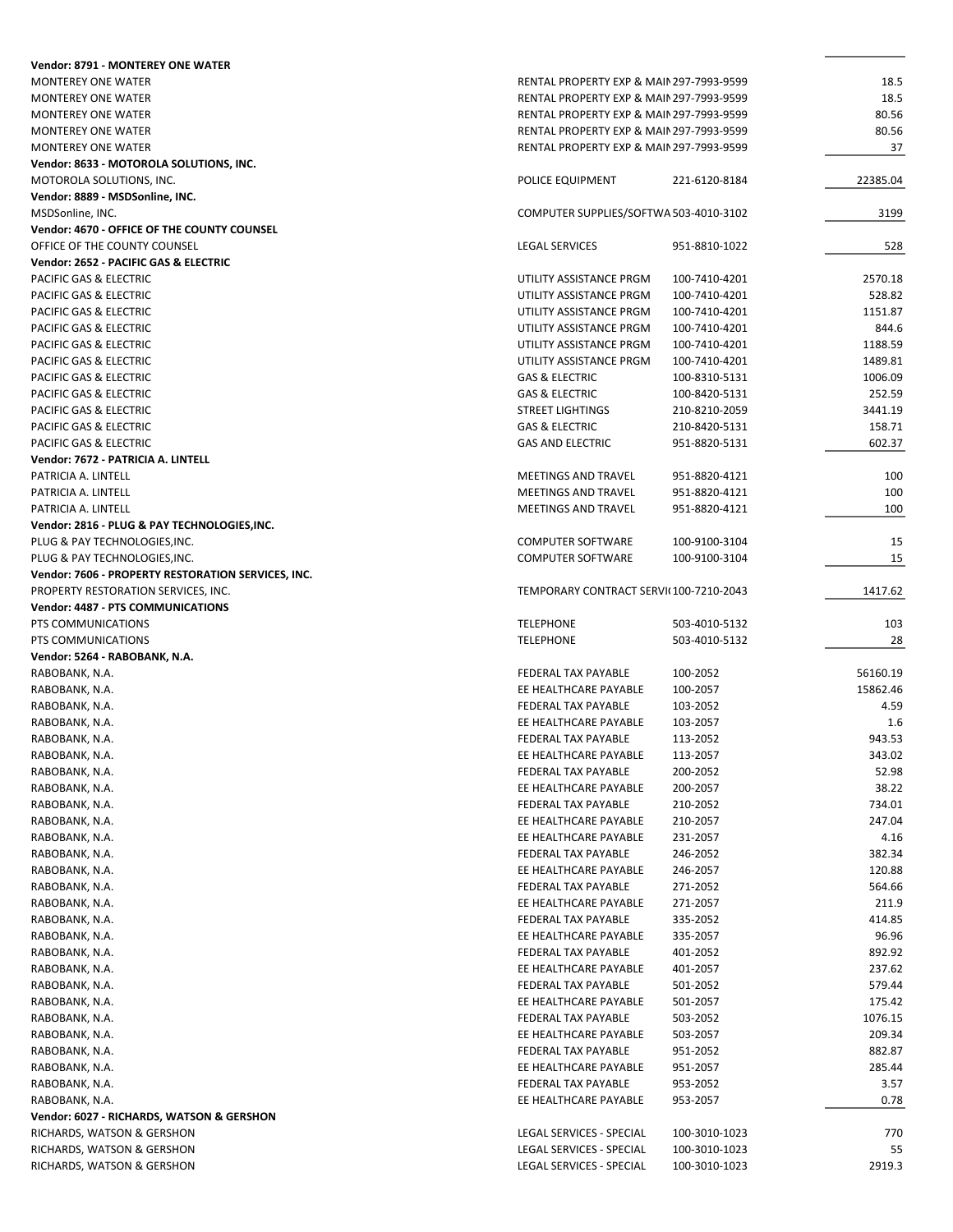| RICHARDS, WATSON & GERSHON                      | LEGAL SERVICES - SPECIAL               | 100-3010-1023         | 357.5     |
|-------------------------------------------------|----------------------------------------|-----------------------|-----------|
| Vendor: 9607 - ROBERT WILSON                    |                                        |                       |           |
| ROBERT WILSON                                   | <b>ENCROACHMENT BONDS</b>              | 601-2225              | 1000      |
| Vendor: 4059 - SILKSCREEN EXPRESS               |                                        |                       |           |
| SILKSCREEN EXPRESS                              | UNIFORM SERVICE/LAUNDRY 100-9350-2049  |                       | 159.04    |
| Vendor: 9645 - SILVER & WRIGHT LLP              |                                        |                       |           |
| SILVER & WRIGHT LLP                             | LEGAL SERVICES                         | 100-3010-1022         | 1513.94   |
| SILVER & WRIGHT LLP                             | <b>LEGAL SERVICES</b>                  | 100-3010-1022         | 4601.04   |
| SILVER & WRIGHT LLP                             | LEGAL SERVICES - SPECIAL               | 100-3010-1023         | 3889.7    |
| Vendor: 3249 - SMART & FINAL                    |                                        |                       |           |
| <b>SMART &amp; FINAL</b>                        | SENIOR ACTIVITIES                      | 251-9500-7125         | 49.3      |
| <b>SMART &amp; FINAL</b>                        | SENIOR ACTIVITIES                      | 251-9500-7125         | 148.17    |
| SMART & FINAL                                   | SENIOR ACTIVITIES                      | 251-9500-7125         | 127.47    |
| Vendor: 7130 - SOUTH BAY REGIONAL PUBLIC SAFETY |                                        |                       |           |
| SOUTH BAY REGIONAL PUBLIC SAFETY                | TRAINING & EDUCATIONS                  | 100-6120-1029         | 425       |
| SOUTH BAY REGIONAL PUBLIC SAFETY                | TRAINING & EDUCATIONS                  | 100-6120-1029         | 1135      |
| SOUTH BAY REGIONAL PUBLIC SAFETY                | TRAINING & EDUCATIONS                  | 100-6120-1029         | 482       |
| SOUTH BAY REGIONAL PUBLIC SAFETY                | <b>TRAINING &amp; EDUCATIONS</b>       | 100-6120-1029         | 125       |
| SOUTH BAY REGIONAL PUBLIC SAFETY                | <b>TRAINING &amp; EDUCATIONS</b>       | 100-6120-1029         | 125       |
| Vendor: 3319 - STAPLES ADVANTAGE                |                                        |                       |           |
| STAPLES ADVANTAGE                               | DEPARTMENT CONSUMABLES 100-5110-3095   |                       | 97.68     |
| <b>STAPLES ADVANTAGE</b>                        | <b>STATIONARY SUPPLIES</b>             | 100-6110-3092         | 297.31    |
| STAPLES ADVANTAGE                               | <b>STATIONARY SUPPLIES</b>             | 100-6110-3092         | 30.02     |
| STAPLES ADVANTAGE                               | <b>STATIONARY SUPPLIES</b>             | 100-6110-3092         | 102.19    |
| Vendor: 5144 - STATE OF CALIFORNIA              |                                        |                       |           |
| STATE OF CALIFORNIA                             | STATE TAX PAYABLE                      | 100-2053              | 21312.61  |
| STATE OF CALIFORNIA                             | STATE TAX PAYABLE                      | 103-2053              | 1.73      |
| STATE OF CALIFORNIA                             | STATE TAX PAYABLE                      | 113-2053              | 376.95    |
| STATE OF CALIFORNIA                             | STATE TAX PAYABLE                      | 200-2053              | 28.15     |
| STATE OF CALIFORNIA                             | STATE TAX PAYABLE                      | 210-2053              | 261.91    |
| STATE OF CALIFORNIA                             | STATE TAX PAYABLE                      | 246-2053              | 119.89    |
| STATE OF CALIFORNIA                             | STATE TAX PAYABLE                      | 271-2053              | 157.98    |
| STATE OF CALIFORNIA                             | STATE TAX PAYABLE                      | 335-2053              | 178.74    |
| STATE OF CALIFORNIA                             | STATE TAX PAYABLE                      | 401-2053              | 333.68    |
| STATE OF CALIFORNIA                             | STATE TAX PAYABLE                      | 501-2053              | 152.58    |
| STATE OF CALIFORNIA                             | STATE TAX PAYABLE                      | 503-2053              | 300.83    |
| STATE OF CALIFORNIA                             | STATE TAX PAYABLE                      | 951-2053              | 318.04    |
| STATE OF CALIFORNIA                             | STATE TAX PAYABLE                      | 953-2053              | 1.42      |
| Vendor: 8553 - T. HORZEN INC.                   |                                        |                       |           |
| T. HORZEN INC.                                  | <b>HOLIDAY SNOW FESTIVAL</b>           | 100-9200-7182         | 2805.75   |
| Vendor: 7796 - TARGETSOLUTIONS LEARNING, LLC.   |                                        |                       |           |
| TARGETSOLUTIONS LEARNING, LLC.                  | COMPUTER SUPPLIES/SOFTWA 503-4010-3102 |                       | 9581      |
| Vendor: 9648 - TED WASSON - AVILA CONSTRUCTION  |                                        |                       |           |
| TED WASSON - AVILA CONSTRUCTION                 | <b>ENCROACHMENT BONDS</b>              | 601-2225              | 1000      |
| Vendor: 7243 - THALES CONSULTING INC            |                                        |                       |           |
|                                                 |                                        |                       |           |
| THALES CONSULTING INC                           | CONSULTANT                             | 100-5110-1030         | 1700      |
| Vendor: 6324 - The Home Depot Pro               |                                        |                       |           |
| The Home Depot Pro                              | <b>JANITORIAL SUPPLIES</b>             | 100-9105-3093         | 59        |
| Vendor: 9106 - THE SOHAGI LAW GROUP             |                                        |                       |           |
| THE SOHAGI LAW GROUP                            | LEGAL SERVICES                         | 100-3010-1022         | 337.5     |
| THE SOHAGI LAW GROUP                            | <b>LEGAL SERVICES</b>                  | 100-3010-1022         | 600       |
| THE SOHAGI LAW GROUP                            | LEGAL SERVICES - SPECIAL               | 100-3010-1023         | 1980      |
| THE SOHAGI LAW GROUP                            | LEGAL SERVICES - SPECIAL               | 100-3010-1023         | 529.25    |
| Vendor: 5038 - THE VILLAGE PROJECT, INC.        |                                        |                       |           |
| THE VILLAGE PROJECT, INC.                       | <b>MAYOR'S YOUTH PROGRAM</b>           | 601-2106              | 3000      |
| Vendor: 2307 - T-MAR INC.                       |                                        |                       |           |
| T-MAR INC.                                      | OTHER EXPENSE                          | 100-6110-2078         | 95        |
| Vendor: 6304 - TOM McCARTNEY                    |                                        |                       |           |
| TOM McCARTNEY                                   | TRAVEL - JONES/KISPERSKY               | 100-1010-4114         | 497.08    |
| <b>Vendor: 3504 - TRANSPORTATION AGENCY FOR</b> |                                        |                       |           |
| <b>TRANSPORTATION AGENCY FOR</b>                | CONGESTION MANAGEMENT P210-8210-2080   |                       | 10958     |
| Vendor: 8526 - U.S. BANK ST. PAUL               |                                        |                       |           |
| U.S. BANK ST. PAUL                              | 2014 BOND RESERVE - US BANI 972-1014   |                       | 145881.25 |
| Vendor: 6542 - WELLS FARGO BANK, N.A.           |                                        |                       |           |
| WELLS FARGO BANK, N.A.                          | TRUSTEE CASH                           | 355-1013              | 775669.93 |
|                                                 |                                        | <b>Ronort Summary</b> |           |

**Report Summary**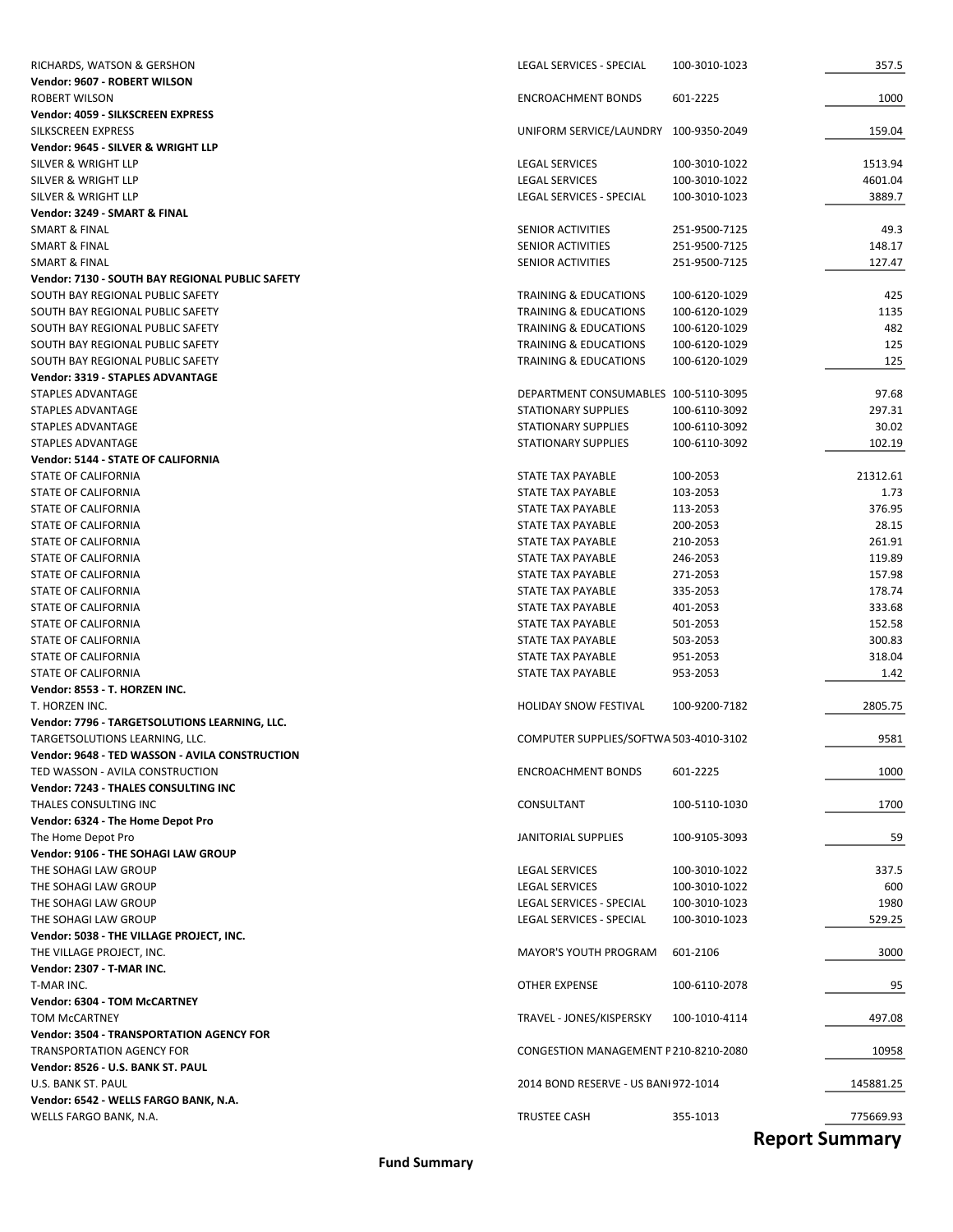| Fund                                      |                                             | <b>Payment Amount</b>       |
|-------------------------------------------|---------------------------------------------|-----------------------------|
| 100 - GENERAL FUND                        |                                             | 206051.65                   |
| 103 - LAGUNA GRANDE PKG FUND              |                                             | 11.78                       |
| 113 - POMA & DMDC FUND                    |                                             | 2052.32                     |
| 200 - CDBG FUND                           |                                             | 657.34                      |
| 210 - STREETS FUND                        |                                             | 91649.4                     |
| 212 - TRANSPORTATION CAPITAL PROJECTS     |                                             | 1014025.03                  |
| 221 - CA SUPP LAW ENF. FUND               |                                             | 22385.04                    |
| 231 - SAFER - FEMA GRANT                  |                                             | 4.16                        |
| 246 - CITY AFFORDABLE HOUSING FUND        |                                             | 1006.44                     |
| 251 - SENIOR PROGRAMS                     |                                             | 324.94                      |
| 271 - STORMWATER FUND                     |                                             | 2656.44                     |
| 297 - HS - MERGED HOUSING                 |                                             | 3235.12                     |
| 335 - ESCA (FORA)                         |                                             | 690.55                      |
| 355 - PENSION OBLIGATION BONDS            |                                             | 775669.93                   |
| <b>401 - WATER FUND</b>                   |                                             | 1927.21                     |
| 501 - EQUIPMT MAINT FUND                  |                                             | 1234.34                     |
| 502 - PROP/CASUALTY INS FUND              |                                             | 2798520                     |
| 503 - MIS FUND<br>601 - EXPEND TRUST FUND |                                             | 27489.78                    |
| 951 - SAN, DISTRICT GEN, FUND             |                                             | 6000<br>5842.86             |
| 952 - SAN, DISTRICT CAP, OUTLAY           |                                             | 60506.22                    |
| 953 - SAN, DISTRICT CAP, IMPROV           |                                             | 408.93                      |
| 954 - SAN, DISTRICT INS, RESRV            |                                             | 61806                       |
| 972 - SA MERGED DEBT SERVICE              |                                             | 145881.25                   |
|                                           |                                             |                             |
|                                           | <b>Account Summary</b>                      |                             |
| <b>Account Number</b>                     | <b>Account Name</b>                         | <b>Payment Amount</b>       |
| 100-1010-4114                             | TRAVEL - JONES/KISPERSK                     | 497.08                      |
| 100-2031-2064                             | PERSONNEL RECRUITMEN                        | 1769.67                     |
| 100-2052                                  | <b>FEDERAL TAX PAYABLE</b>                  | 56160.19                    |
| 100-2053                                  | STATE TAX PAYABLE                           | 21312.61                    |
| 100-2057                                  | EE HEALTHCARE PAYABLE                       | 16351.08                    |
| 100-2059                                  | <b>GARNISHMENT PAYABLE</b>                  | 1420.86                     |
| 100-2060                                  | DEFERRED COMP PAYABL                        | 28578.71                    |
| 100-3010-1022                             | <b>LEGAL SERVICES</b>                       | 7052.48                     |
| 100-3010-1023                             | LEGAL SERVICES - SPECIAL                    | 10500.75                    |
| 100-5110-1030                             | CONSULTANT                                  | 1700                        |
| 100-5110-3095<br>100-6110-2078            | DEPARTMENT CONSUMAL<br><b>OTHER EXPENSE</b> | 97.68                       |
| 100-6110-3092                             | STATIONARY SUPPLIES                         | 95<br>429.52                |
| 100-6110-4122                             | DUES & MEMBERSHIP                           | 145                         |
| 100-6110-4124                             | <b>MAIL SERVICES</b>                        | 32.28                       |
| 100-6120-1029                             | <b>TRAINING &amp; EDUCATIONS</b>            | 2292                        |
| 100-6120-9395                             | <b>VEHICLE MAINTENANCE</b>                  | 900                         |
| 100-6640-2049                             | UNIFORM SERVICE/LAUNI                       | 37.59                       |
| 100-6640-8187                             | <b>DEPARTMENT EQUIPMEN</b>                  | 9434.66                     |
| 100-7210-2043                             | <b>TEMPORARY CONTRACT S</b>                 | 1417.62                     |
| 100-7410-4201                             | UTILITY ASSISTANCE PRGM                     | 8618.59                     |
| 100-8110-1030                             | <b>CONSULTANT - CV RESPOI</b>               | 213.7                       |
| 100-8110-3095                             | DEPT CONSUMABLES - C\                       | 28919                       |
| 100-8310-5131                             | <b>GAS &amp; ELECTRIC</b>                   | 1006.09                     |
| 100-8420-5131                             | <b>GAS &amp; ELECTRIC</b>                   | 252.59                      |
| 100-8910-3104                             | <b>COMPUTER SOFTWARE</b>                    | 1750                        |
| 100-9100-2043                             | <b>TEMPORARY CONTRACT S</b>                 | 500                         |
| 100-9100-3104                             | <b>COMPUTER SOFTWARE</b>                    | 30                          |
| 100-9105-2049                             | UNIFORM SERVICE/LAUNI                       | 134.15                      |
|                                           | <b>Account Summary</b>                      |                             |
|                                           |                                             |                             |
| <b>Account Number</b><br>100-9105-3093    | <b>Account Name</b><br>JANITORIAL SUPPLIES  | <b>Payment Amount</b><br>59 |
| 100-9200-2070                             | <b>ALARM SERVICE</b>                        | 733.62                      |
| 100-9200-7182                             | <b>HOLIDAY SNOW FESTIVAL</b>                | 2805.75                     |
| 100-9320-3095                             | DEPARTMENT CONSUMAL                         | 645.34                      |
| 100-9350-2049                             | UNIFORM SERVICE/LAUNI                       | 159.04                      |
| 103-2052                                  | FEDERAL TAX PAYABLE                         | 4.59                        |
| 103-2053                                  | STATE TAX PAYABLE                           | 1.73                        |
| 103-2057                                  | EE HEALTHCARE PAYABLE                       | 1.6                         |
| 103-2060                                  | DEFERRED COMP PAYABL                        | 3.86                        |
|                                           |                                             |                             |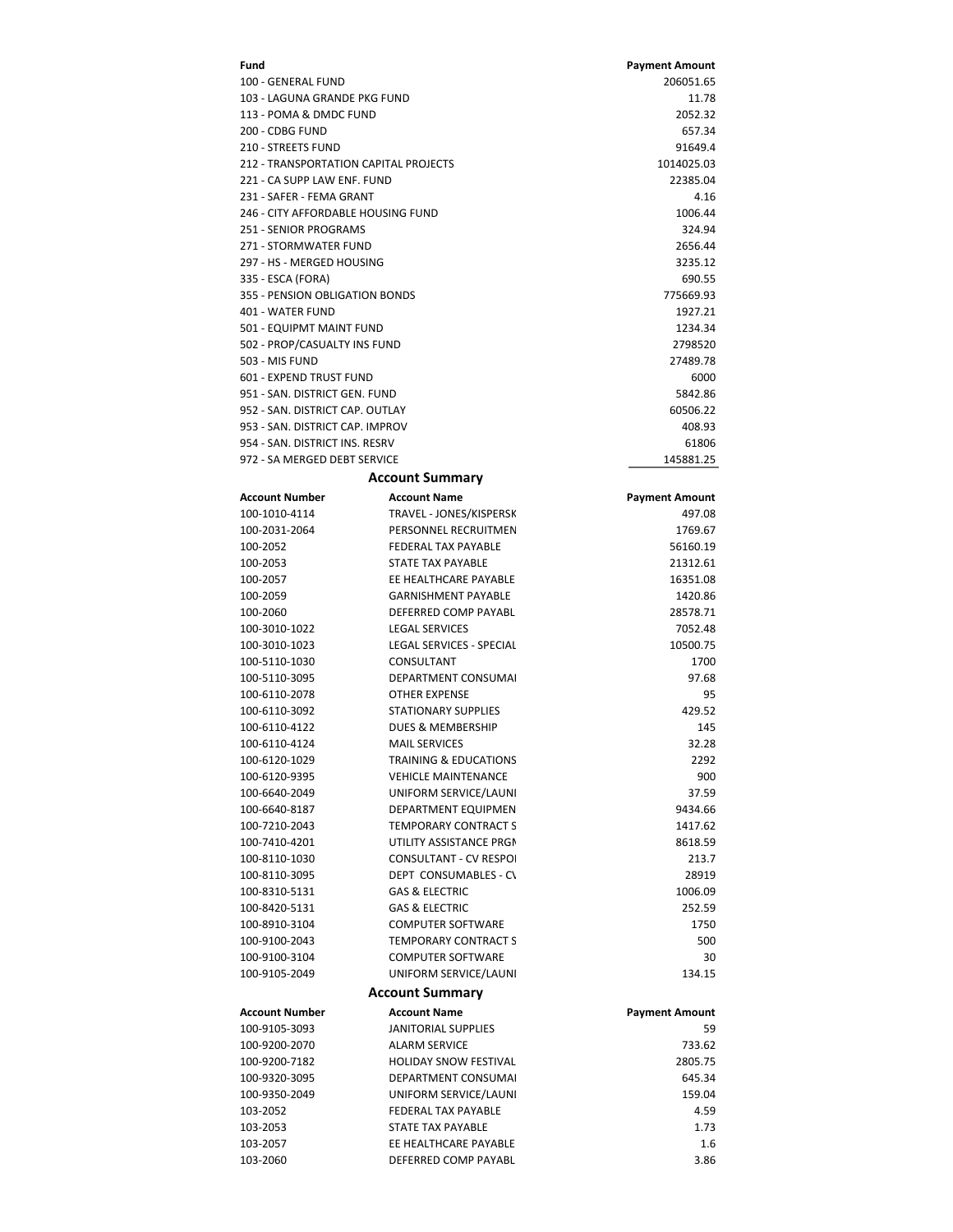| 113-2052              | <b>FEDERAL TAX PAYABLE</b>       | 943.53                |
|-----------------------|----------------------------------|-----------------------|
|                       |                                  |                       |
| 113-2053              | STATE TAX PAYABLE                | 376.95                |
| 113-2057              | EE HEALTHCARE PAYABLE            | 343.02                |
| 113-2060              | DEFERRED COMP PAYABL             | 388.82                |
| 200-2052              | <b>FEDERAL TAX PAYABLE</b>       | 52.98                 |
| 200-2053              | STATE TAX PAYABLE                | 28.15                 |
| 200-2057              | EE HEALTHCARE PAYABLE            | 38.22                 |
| 200-2060              | DEFERRED COMP PAYABL             | 87.99                 |
| 200-5410-7180         | <b>CV3 ALL PROGRAMS</b>          | 450                   |
| 210-2052              | <b>FEDERAL TAX PAYABLE</b>       | 734.01                |
| 210-2053              | STATE TAX PAYABLE                | 261.91                |
| 210-2057              | EE HEALTHCARE PAYABLE            | 247.04                |
| 210-2060              | DEFERRED COMP PAYABL             | 788.63                |
| 210-8210-2059         | <b>STREET LIGHTINGS</b>          | 3441.19               |
| 210-8210-2080         | <b>CONGESTION MANAGEM</b>        | 10958                 |
| 210-8210-9577         | <b>SB1 CAPITAL PROJECTS</b>      | 75059.91              |
| 210-8420-5131         | <b>GAS &amp; ELECTRIC</b>        | 158.71                |
| 212-8920-9600         | <b>CONSTRUCTION IN PROGI</b>     | 1014025.03            |
| 221-6120-8184         | POLICE EQUIPMENT                 | 22385.04              |
| 231-2057              | EE HEALTHCARE PAYABLE            | 4.16                  |
| 246-2052              | <b>FEDERAL TAX PAYABLE</b>       | 382.34                |
| 246-2053              | STATE TAX PAYABLE                | 119.89                |
| 246-2057              | EE HEALTHCARE PAYABLE            | 120.88                |
| 246-2060              | DEFERRED COMP PAYABL             | 383.33                |
|                       |                                  |                       |
| 251-9500-7125         | <b>SENIOR ACTIVITIES</b>         | 324.94                |
| 271-2052              | <b>FEDERAL TAX PAYABLE</b>       | 564.66                |
| 271-2053              | STATE TAX PAYABLE                | 157.98                |
| 271-2057              | EE HEALTHCARE PAYABLE            | 217.03                |
| 271-2059              | <b>GARNISHMENT PAYABLE</b>       | 150.7                 |
| 271-2060              | DEFERRED COMP PAYABL             | 366.07                |
| 271-8110-3102         | <b>COMPUTER SUPPLIES</b>         | 1200                  |
| 297-7993-9599         | <b>RENTAL PROPERTY EXP &amp;</b> | 3235.12               |
| 335-2052              | <b>FEDERAL TAX PAYABLE</b>       | 414.85                |
| 335-2053              | STATE TAX PAYABLE                | 178.74                |
| 335-2057              | EE HEALTHCARE PAYABLE            | 96.96                 |
| 355-1013              | <b>TRUSTEE CASH</b>              | 775669.93             |
| 401-2052              | <b>FEDERAL TAX PAYABLE</b>       | 892.92                |
| 401-2053              | STATE TAX PAYABLE                | 333.68                |
| 401-2057              | EE HEALTHCARE PAYABLE            | 237.62                |
| 401-2060              | DEFERRED COMP PAYABL             | 394.38                |
| 401-8610-2053         | <b>OUTSIDE PRINTING SERVI</b>    | 68.61                 |
| 501-2052              | <b>FEDERAL TAX PAYABLE</b>       | 579.44                |
| 501-2053              | STATE TAX PAYABLE                | 152.58                |
| 501-2057              | EE HEALTHCARE PAYABLE            | 175.42                |
| 501-2060              | DEFERRED COMP PAYABL             | 326.9                 |
| 502-5120-2090         | <b>INSURANCE</b>                 |                       |
|                       |                                  |                       |
|                       |                                  | 1188723               |
| 502-5120-2091         | <b>WORKERS COMPENSATIO</b>       | 1609797               |
| 503-2052              | <b>FEDERAL TAX PAYABLE</b>       | 1076.15               |
| 503-2053              | STATE TAX PAYABLE                | 300.83                |
|                       | <b>Account Summary</b>           |                       |
| <b>Account Number</b> | <b>Account Name</b>              | <b>Payment Amount</b> |
| 503-2057              | EE HEALTHCARE PAYABLE            | 209.34                |
| 503-2060              | DEFERRED COMP PAYABL             | 1699.57               |
| 503-4010-3102         | COMPUTER SUPPLIES/SOI            | 19019.9               |
| 503-4010-5132         | <b>TELEPHONE</b>                 | 131                   |
| 503-4010-5138         | DATA COMMUNICATION               | 5052.99               |
| 601-2106              | MAYOR'S YOUTH PROGRA             | 3000                  |
| 601-2225              | <b>ENCROACHMENT BONDS</b>        | 3000                  |
| 951-2052              | FEDERAL TAX PAYABLE              | 882.87                |
| 951-2053              | STATE TAX PAYABLE                | 318.04                |
| 951-2057              | EE HEALTHCARE PAYABLE            | 295.56                |
| 951-2059              | <b>GARNISHMENT PAYABLE</b>       | 14.27                 |
| 951-2060              | DEFERRED COMP PAYABL             | 651.75                |
| 951-8810-1022         | <b>LEGAL SERVICES</b>            | 528                   |
| 951-8820-3102         | <b>COMPUTER SUPPLIES</b>         | 1750                  |
| 951-8820-4121         | MEETINGS AND TRAVEL              | 800                   |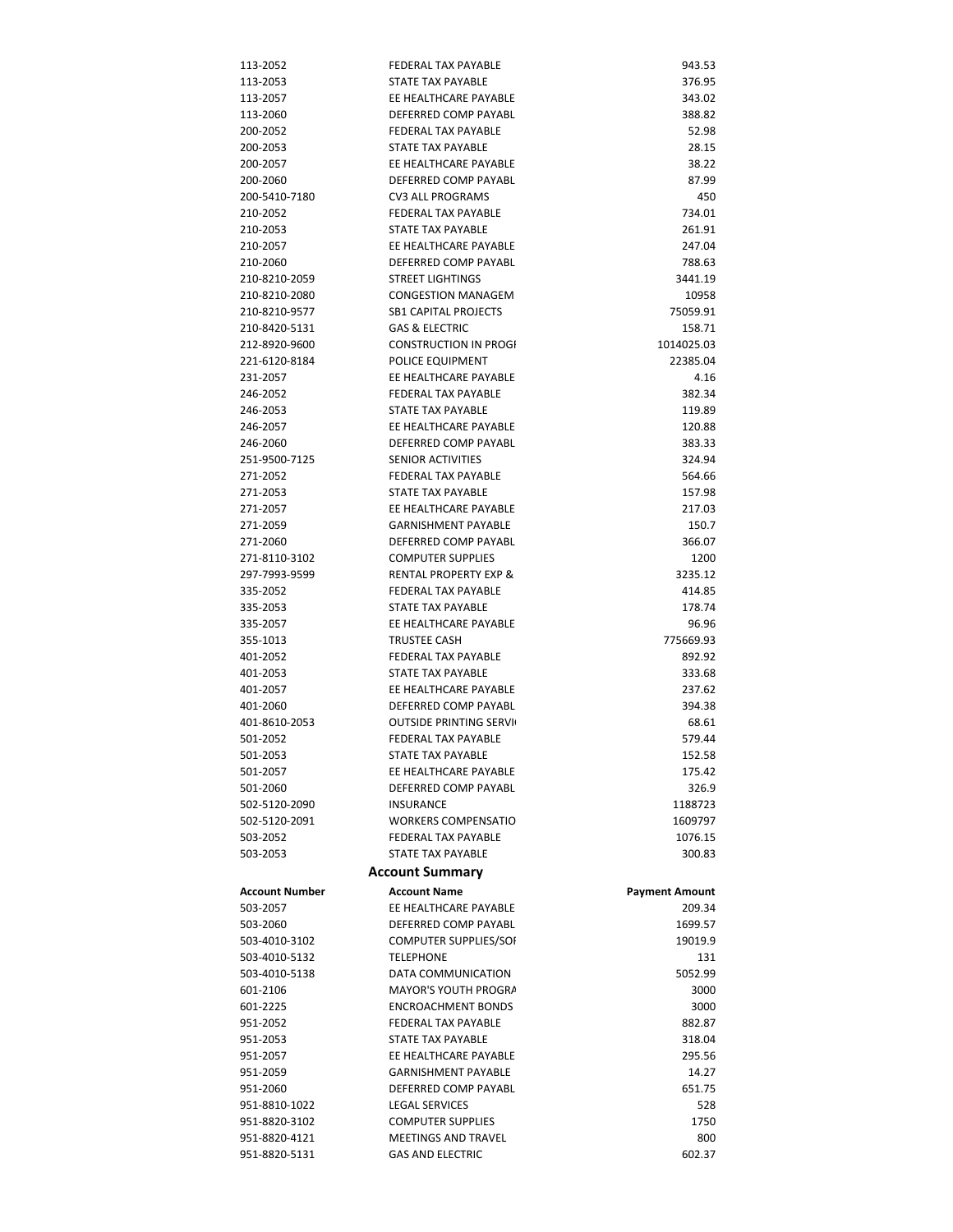| 952-2330                   | <b>LEASE PAYABLE - VACTOR</b>  | 59097.33              |
|----------------------------|--------------------------------|-----------------------|
| 952-8820-9605              | <b>INTEREST EXPENSE</b>        | 1408.89               |
| 953-2052                   | FEDERAL TAX PAYABLE            | 3.57                  |
| 953-2053                   | STATE TAX PAYABLE              | 1.42                  |
| 953-2057                   | EE HEALTHCARE PAYABLE          | 0.78                  |
| 953-2060                   | DEFERRED COMP PAYABL           | 1.53                  |
| 953-8820-9207              | <b>FREMONT BL SEWR MAIN</b>    | 401.63                |
| 954-8810-2090              | <b>INSURANCE</b>               | 61806                 |
| 972-1014                   | 2014 BOND RESERVE - US         | 145881.25             |
|                            | <b>Project Account Summary</b> |                       |
| <b>Project Account Key</b> |                                | <b>Payment Amount</b> |
| **None**                   |                                | 5229586.73            |
| 2005411                    |                                | 450                   |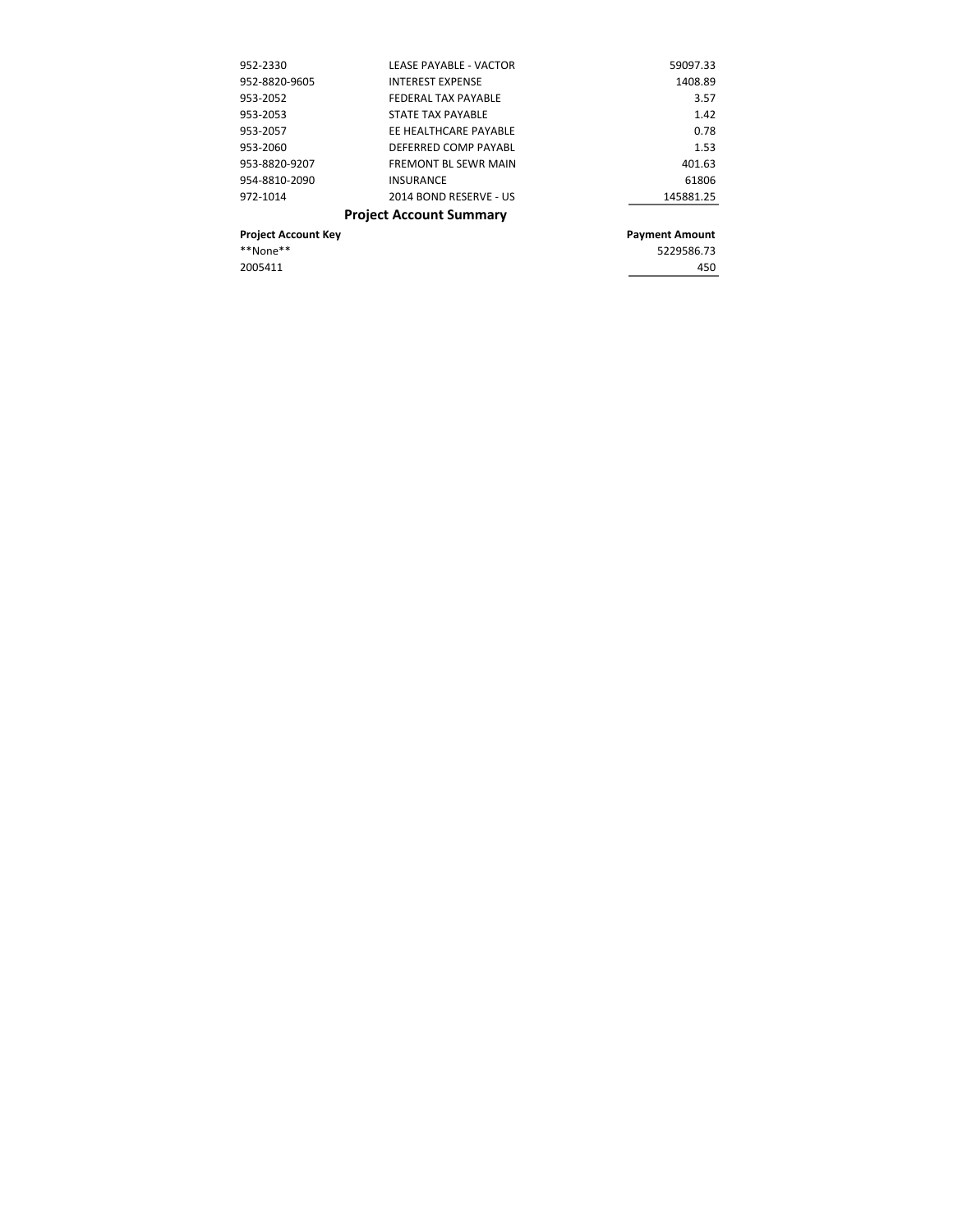

**Fund: 100 - GENERAL FUND**

# **Distribution Report**

Seaside, CA Payroll Set: 01 Expense Range -

Payment Range 07/03/2021-07/16/2021

| 100-1010-0001 | SALARIES                         | 422.52     |
|---------------|----------------------------------|------------|
| 100-2010-0001 | SALARIES                         | 17,288.60  |
| 100-2010-0018 | <b>AUTO ALLOWANCE</b>            | 200.00     |
| 100-2021-0001 | SALARIES                         | 713.99     |
| 100-2031-0001 | SALARIES                         | 10,257.70  |
| 100-2042-0020 | PART-TIME HOURLY WAGES           | 4,554.73   |
| 100-3010-0001 | <b>SALARIES</b>                  | 7,015.45   |
| 100-3010-4122 | DUES & MEMBERSHIP                | 2,765.00   |
| 100-5110-0001 | SALARIES                         | 18,163.58  |
| 100-5110-0041 | MEDICAL INSURANCE                | 46.15      |
| 100-6110-0001 | <b>SALARIES</b>                  | 33,970.75  |
| 100-6110-0002 | <b>OVERTIME</b>                  | 1,050.19   |
| 100-6110-0003 | <b>HOLIDAY OVERTIME</b>          | 1,605.77   |
| 100-6110-0004 | UNIFORM ALLOWANCE                | 361.38     |
| 100-6110-1033 | <b>FITNESS PROGRAM</b>           | 45.00      |
| 100-6120-0001 | SALARIES                         | 107,514.33 |
| 100-6120-0002 | <b>OVERTIME</b>                  | 13,019.02  |
| 100-6120-0004 | UNIFORM ALLOWANCE                | 112.14     |
| 100-6120-1029 | <b>TRAINING &amp; EDUCATIONS</b> | 186.04     |
| 100-6130-0001 | SALARIES                         | 33,569.24  |
|               |                                  |            |
| 100-6130-0002 | <b>OVERTIME</b>                  | 6,514.72   |
| 100-6130-0004 | UNIFORM ALLOWANCE                | 37.38      |
| 100-6150-0001 | SALARIES                         | 3,480.50   |
| 100-6150-0004 | UNIFORM ALLOWANCE                | 36.00      |
| 100-6610-0001 | SALARIES                         | 9,715.44   |
| 100-6610-0004 | UNIFORM ALLOWANCE                | 34.62      |
| 100-6640-0001 | SALARIES                         | 118,825.16 |
| 100-6640-0002 | <b>OVERTIME</b>                  | 23,911.97  |
| 100-6640-0003 | HOLIDAY OVERTIME                 | 11,692.54  |
| 100-6640-0004 | UNIFORM ALLOWANCE                | 103.86     |
| 100-6640-0008 | OPER COMP DIV CHIEFS ST TIME     | 1,449.63   |
| 100-6640-1033 | <b>FITNESS PROGRAM</b>           | 180.00     |
| 100-7110-0001 | SALARIES                         | 2,356.90   |
| 100-7210-0001 | SALARIES                         | 10,967.72  |
| 100-7220-0001 | SALARIES                         | 2,955.35   |
| 100-7220-0004 | UNIFORM ALLOWANCE                | 250.00     |
| 100-7310-0001 | <b>SALARIES</b>                  | 7,049.07   |
| 100-7410-0001 | SALARIES                         | 7,487.32   |
| 100-8310-0001 | SALARIES                         | 3,796.01   |
| 100-8310-0002 | <b>OVERTIME</b>                  | 2,077.02   |
| 100-8310-0097 | <b>UNALLOCATED PAGER</b>         | 2,224.91   |
| 100-8410-0001 | SALARIES                         | 1,075.29   |
| 100-8420-0001 | SALARIES                         | 9,255.03   |
| 100-8420-0002 | <b>OVERTIME</b>                  | 601.92     |
| 100-8430-0001 | SALARIES                         | 1,164.00   |
| 100-8430-0002 | OVERTIME                         | 1,400.30   |
| 100-8440-0001 | SALARIES                         | 3,806.39   |
| 100-8450-0001 | SALARIES                         | 2,211.79   |
| 100-8910-0001 | SALARIES                         | 14,787.20  |
| 100-8910-0020 | PART-TIME HOURLY WAGES           | 1,159.73   |
| 100-9100-0001 | SALARIES                         | 5,670.72   |
| 100-9100-0020 | PART-TIME HOURLY WAGES           | 2,929.93   |
| 100-9105-0001 | SALARIES                         | 2,298.43   |
|               |                                  |            |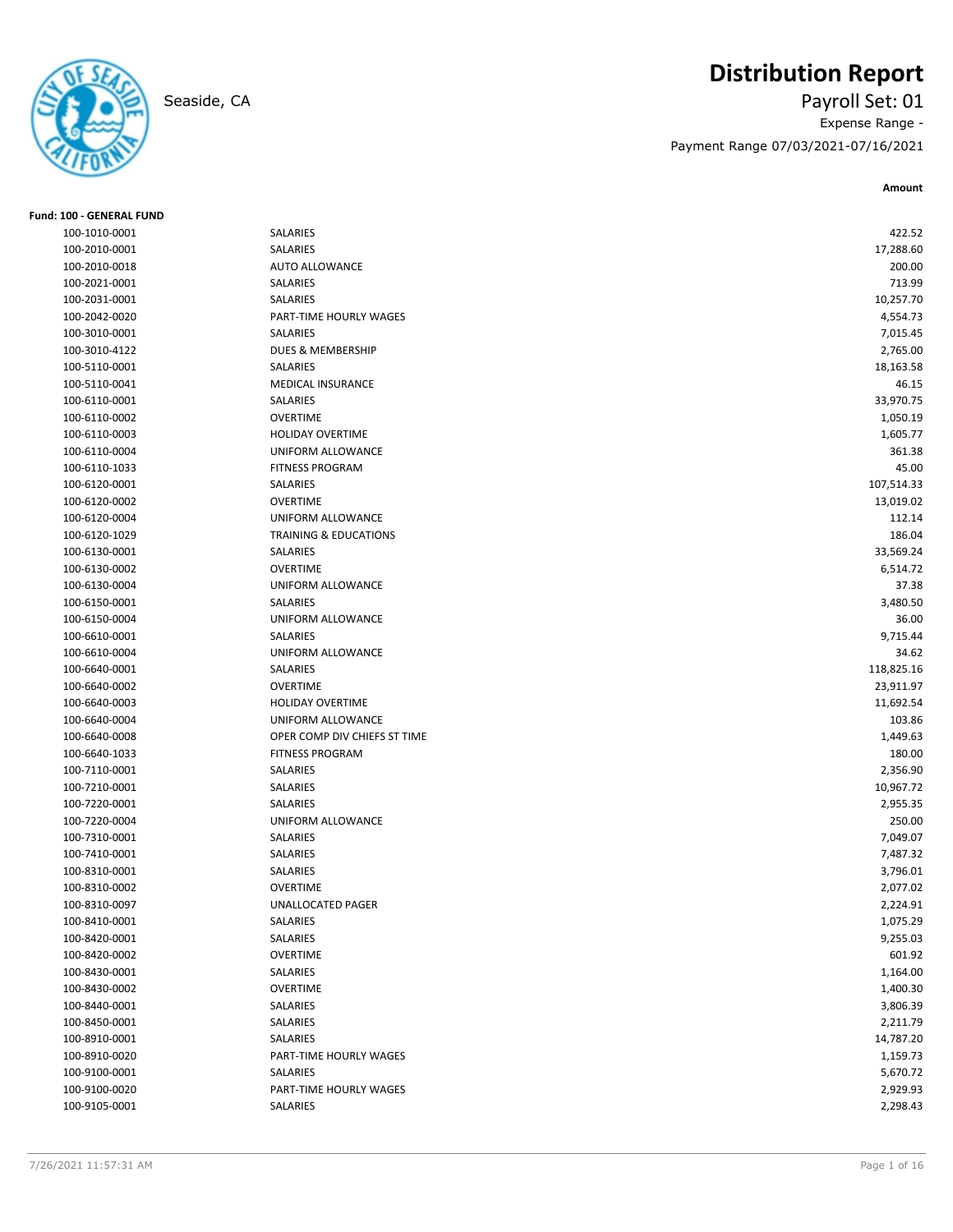| 100-9105-0002 | <b>OVERTIME</b>        |                                          | 107.74     |
|---------------|------------------------|------------------------------------------|------------|
| 100-9105-0020 | PART-TIME HOURLY WAGES |                                          | 4,911.77   |
| 100-9200-0020 | PART-TIME HOURLY WAGES |                                          | 5,747.35   |
| 100-9250-0001 | SALARIES               |                                          | 2,775.60   |
| 100-9250-0020 | PART-TIME HOURLY WAGES |                                          | 1,765.88   |
| 100-9310-0001 | <b>SALARIES</b>        |                                          | 2,719.26   |
| 100-9310-0002 | <b>OVERTIME</b>        |                                          | 442.16     |
| 100-9310-0020 | PART-TIME HOURLY WAGES |                                          | 12,471.70  |
| 100-9320-0002 | <b>OVERTIME</b>        |                                          | 352.17     |
| 100-9320-0020 | PART-TIME HOURLY WAGES |                                          | 2,065.66   |
| 100-9330-0002 | <b>OVERTIME</b>        |                                          | 400.48     |
| 100-9330-0020 | PART-TIME HOURLY WAGES |                                          | 8,716.19   |
| 100-9340-0002 | <b>OVERTIME</b>        |                                          | 255.75     |
| 100-9340-0020 | PART-TIME HOURLY WAGES |                                          | 9,463.27   |
| 100-9350-0020 | PART-TIME HOURLY WAGES |                                          | 3,562.40   |
| 100-9400-0020 | PART-TIME HOURLY WAGES |                                          | 11,969.29  |
| 100-9500-0002 | <b>OVERTIME</b>        |                                          | 121.68     |
| 100-9500-0020 | PART-TIME HOURLY WAGES |                                          | 1,950.75   |
|               |                        | Fund 100 - GENERAL FUND Total: 13,862.22 | 584,167.53 |
|               |                        |                                          |            |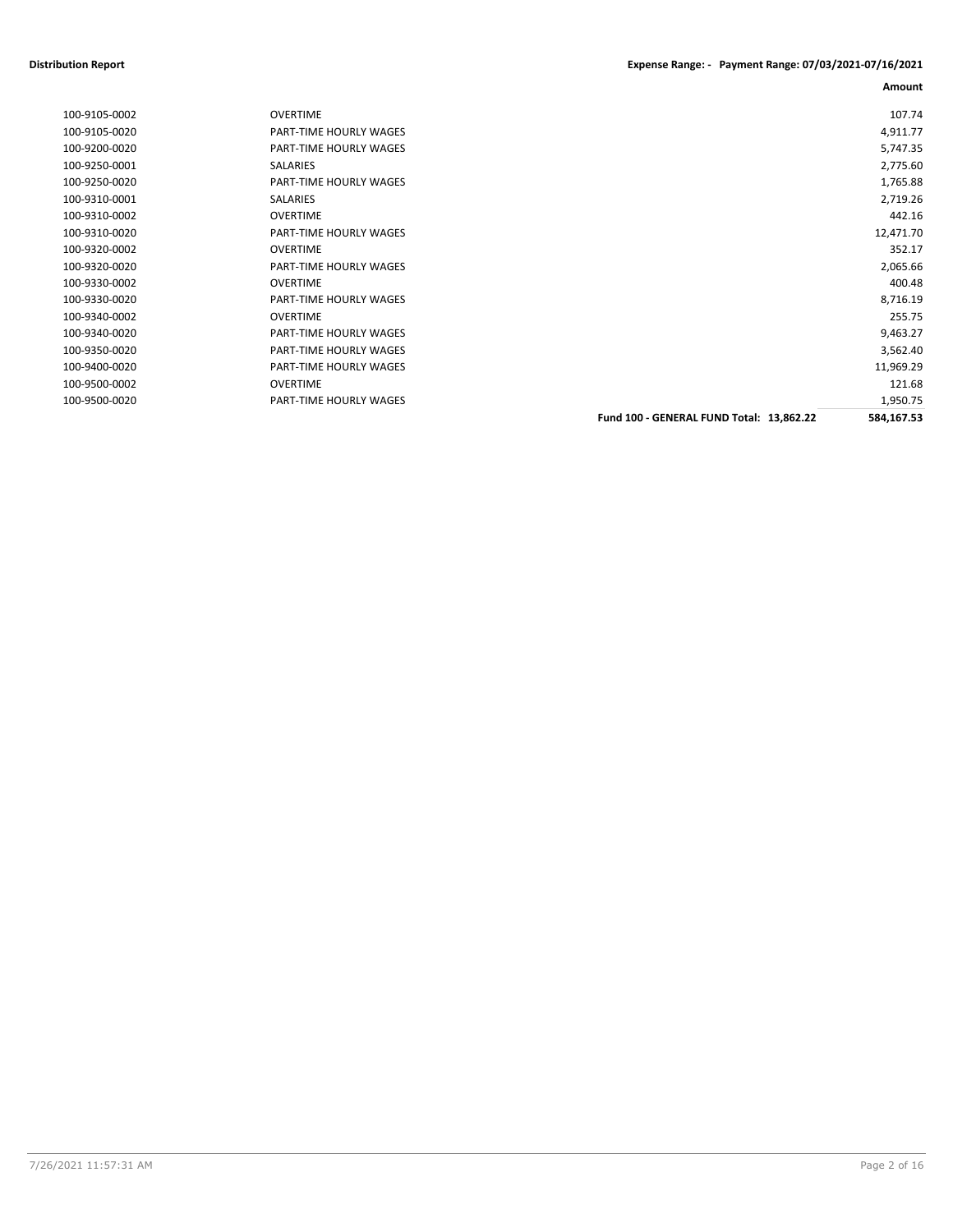**Fund: 103 - LAGUNA GRANDE PKG FUND**

103-8710-0001 SALARIES 67.00 **Fund 103 - LAGUNA GRANDE PKG FUND Total: 67.00**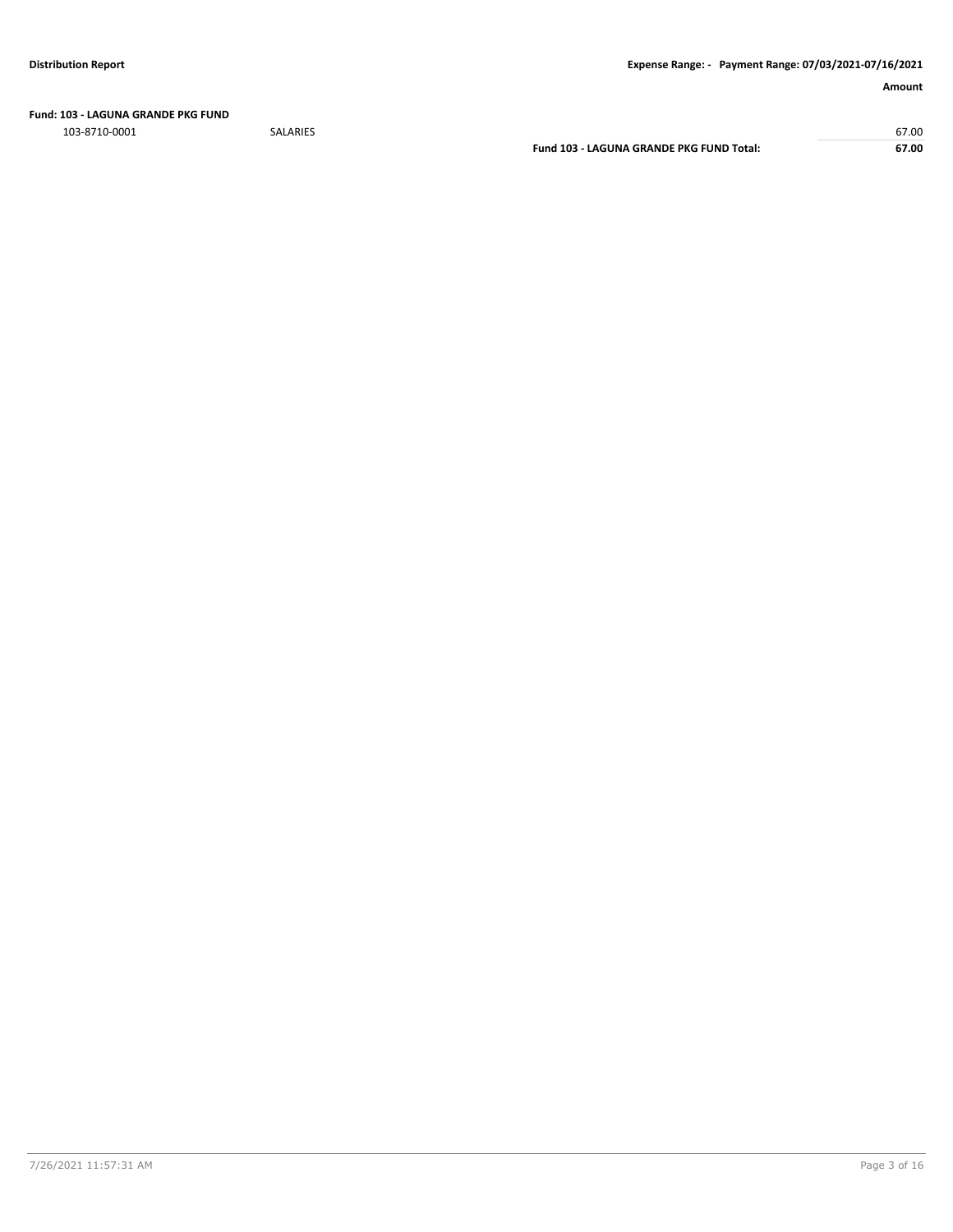**Fund: 113 - POMA & DMDC FUND**

| NSURANCE |  |  |
|----------|--|--|
|          |  |  |

| .             |                          |                                    |        |           |
|---------------|--------------------------|------------------------------------|--------|-----------|
| 113-8730-0001 | <b>SALARIES</b>          |                                    |        | 11,935.40 |
| 113-8730-0002 | <b>OVERTIME</b>          |                                    |        | 184.12    |
| 113-8730-0041 | <b>MEDICAL INSURANCE</b> |                                    |        | 46.15     |
|               |                          | Fund 113 - POMA & DMDC FUND Total: | 309.25 | 12,165.67 |
|               |                          |                                    |        |           |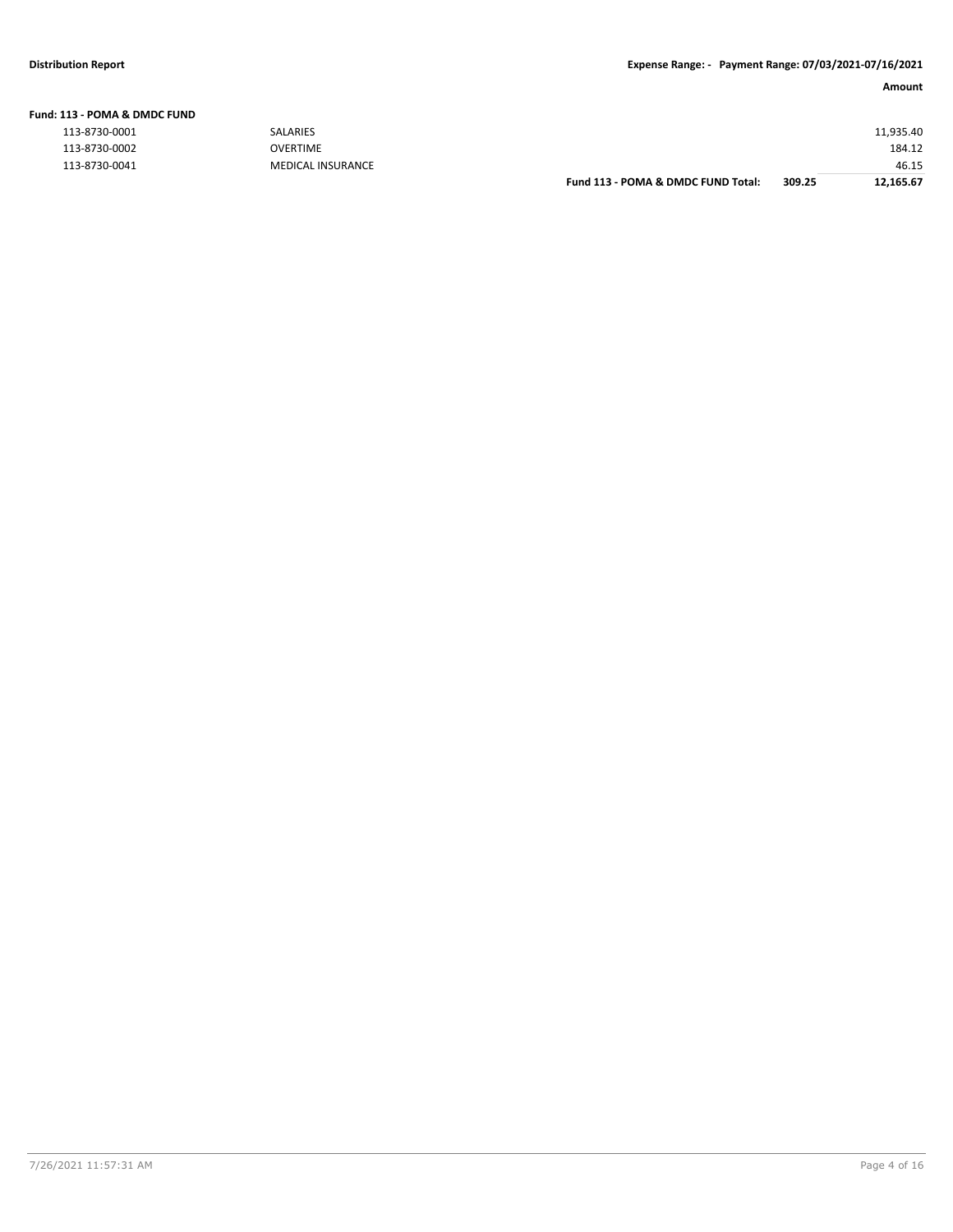**Fund: 200 - CDBG FUND** 200-5410-0001 SALARIES 1,399.81

**Fund 200 - CDBG FUND Total: 32.00 1,399.81**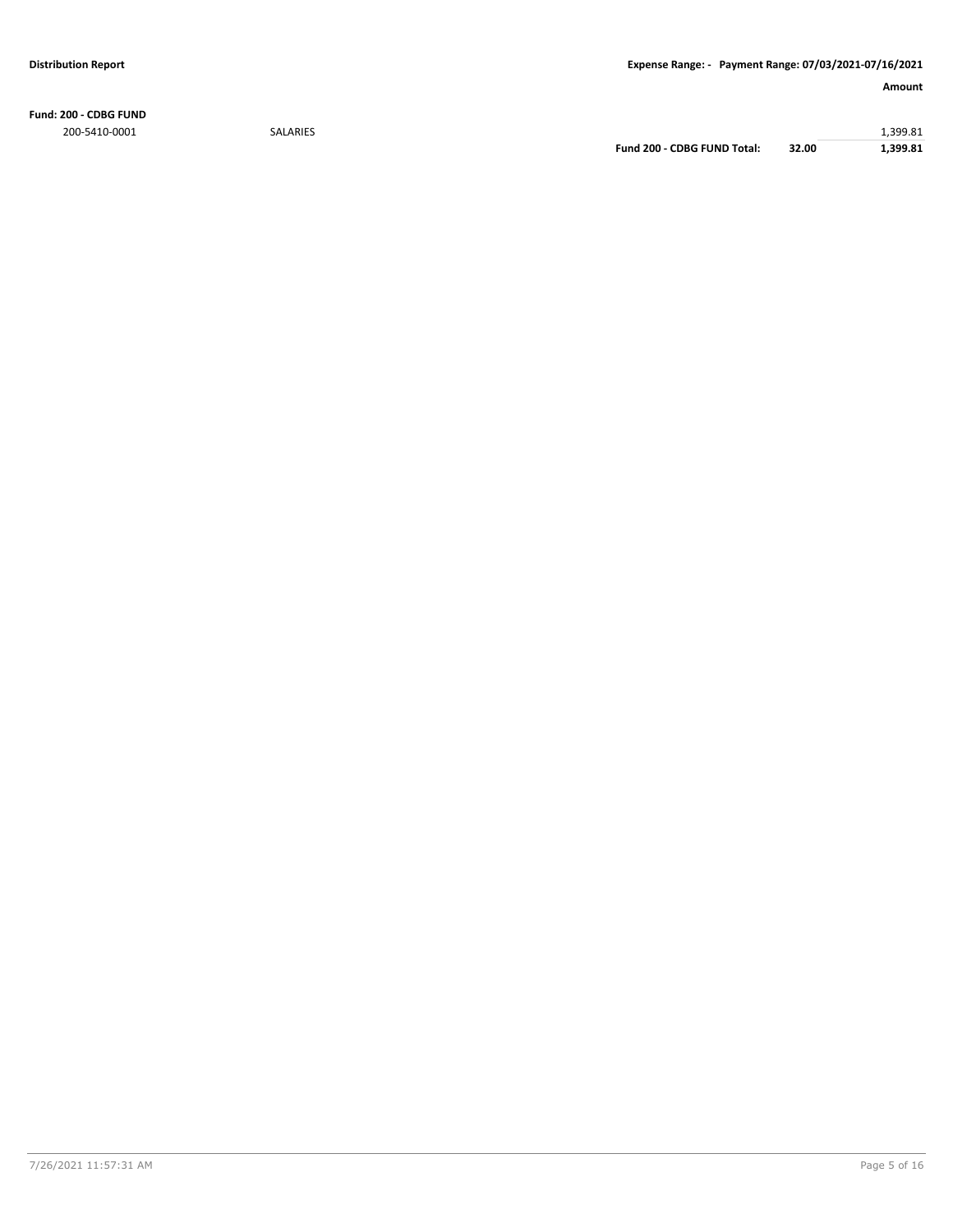#### **Fund: 210 - STREETS FUND**

| 210-8110-0001 | <b>SALARIES</b> |                                       |        | 6,849.31 |
|---------------|-----------------|---------------------------------------|--------|----------|
| 210-8110-0002 | <b>OVERTIME</b> |                                       |        | 853.93   |
| 210-8420-0001 | <b>SALARIES</b> |                                       |        | 935.20   |
|               |                 | <b>Fund 210 - STREETS FUND Total:</b> | 218.87 | 8.638.44 |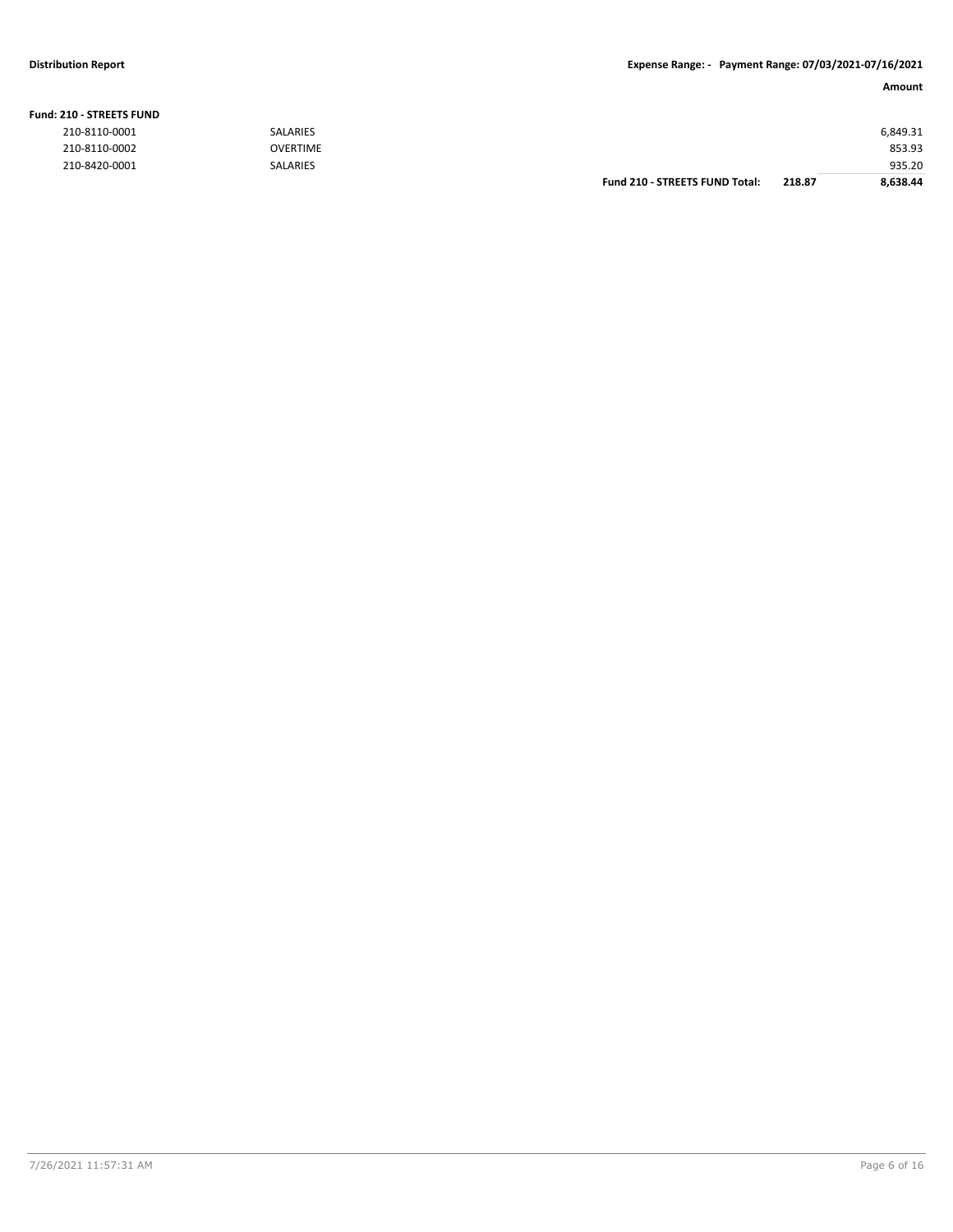**Fund: 231 - SAFER - FEMA GRANT** 231-6660-0020 PART-TIME HOURLY WAGES 144.00

**Fund 231 - SAFER - FEMA GRANT Total: 144.00**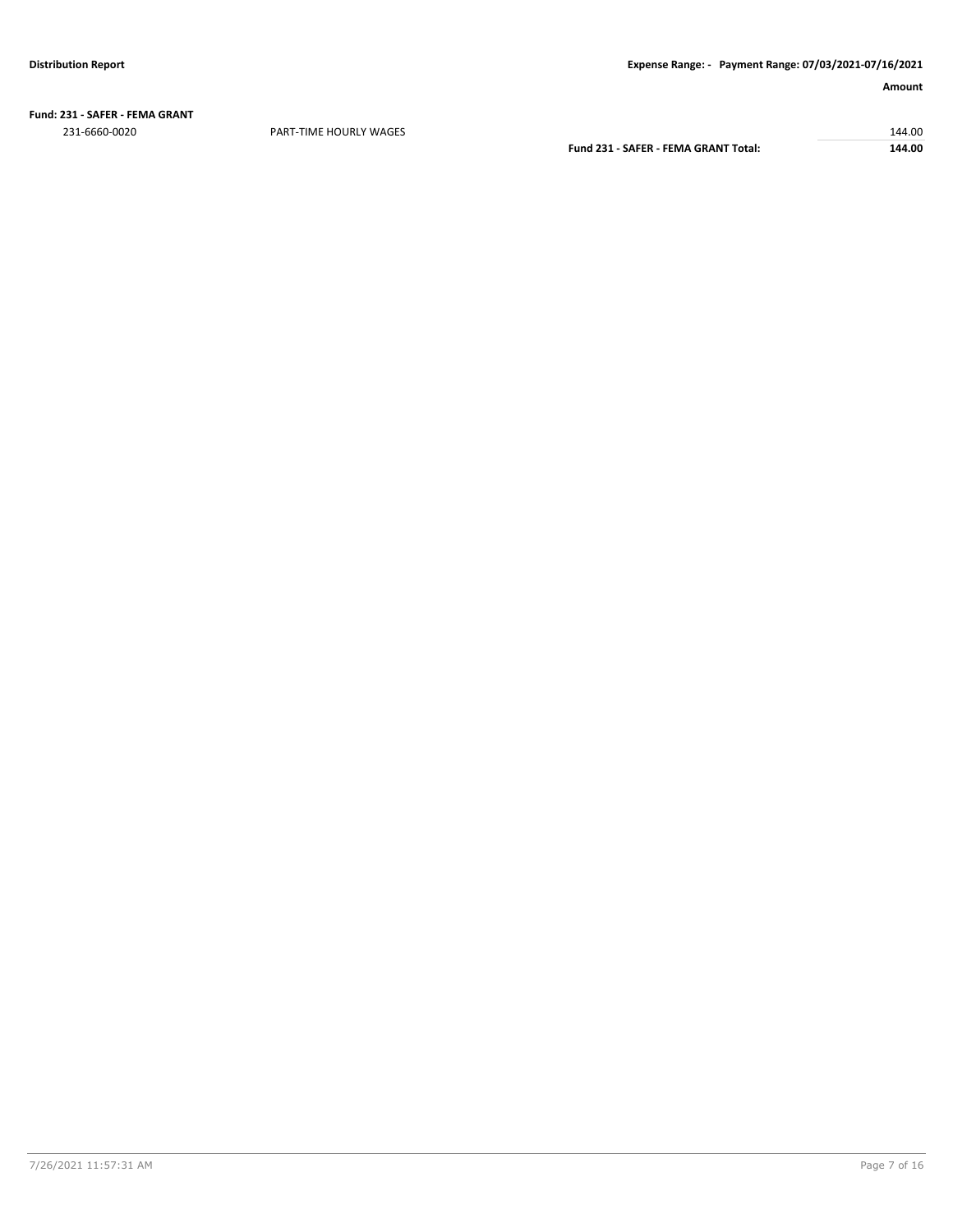**Fund: 246 - CITY AFFORDABLE HOUSING FUND**

246-2010-0001 SALARIES 4,087.68

**Fund 246 - CITY AFFORDABLE HOUSING FUND Total: 80.00 4,087.68**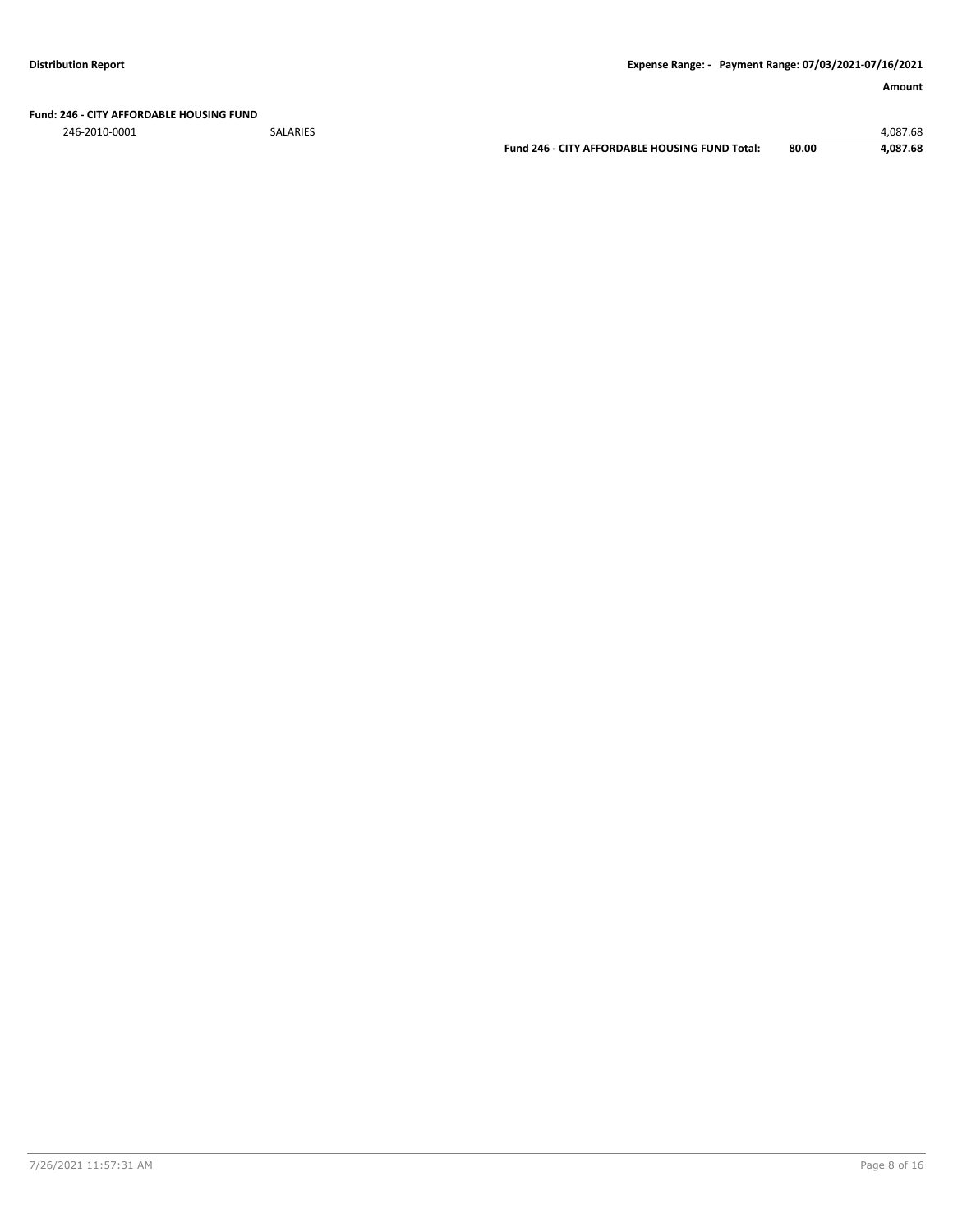|  |  | <b>Fund: 271 - STORMWATER FUND</b> |  |  |
|--|--|------------------------------------|--|--|
|--|--|------------------------------------|--|--|

| 271-8110-0001 |  |
|---------------|--|
| 271-8110-0002 |  |
| 271-8910-9961 |  |

271-8910-9961 DEL MONTE MANOR STORM DRN IMPR

|               |                                | <b>Fund 271 - STORMWATER FUND Total:</b> | 241.05 | 8.152.40 |
|---------------|--------------------------------|------------------------------------------|--------|----------|
| 271-8910-9961 | DEL MONTE MANOR STORM DRN IMPR |                                          |        | 140.92   |
| 271-8110-0002 | <b>OVERTIME</b>                |                                          |        | 75.95    |
| 271-8110-0001 | <b>SALARIES</b>                |                                          |        | 7.935.53 |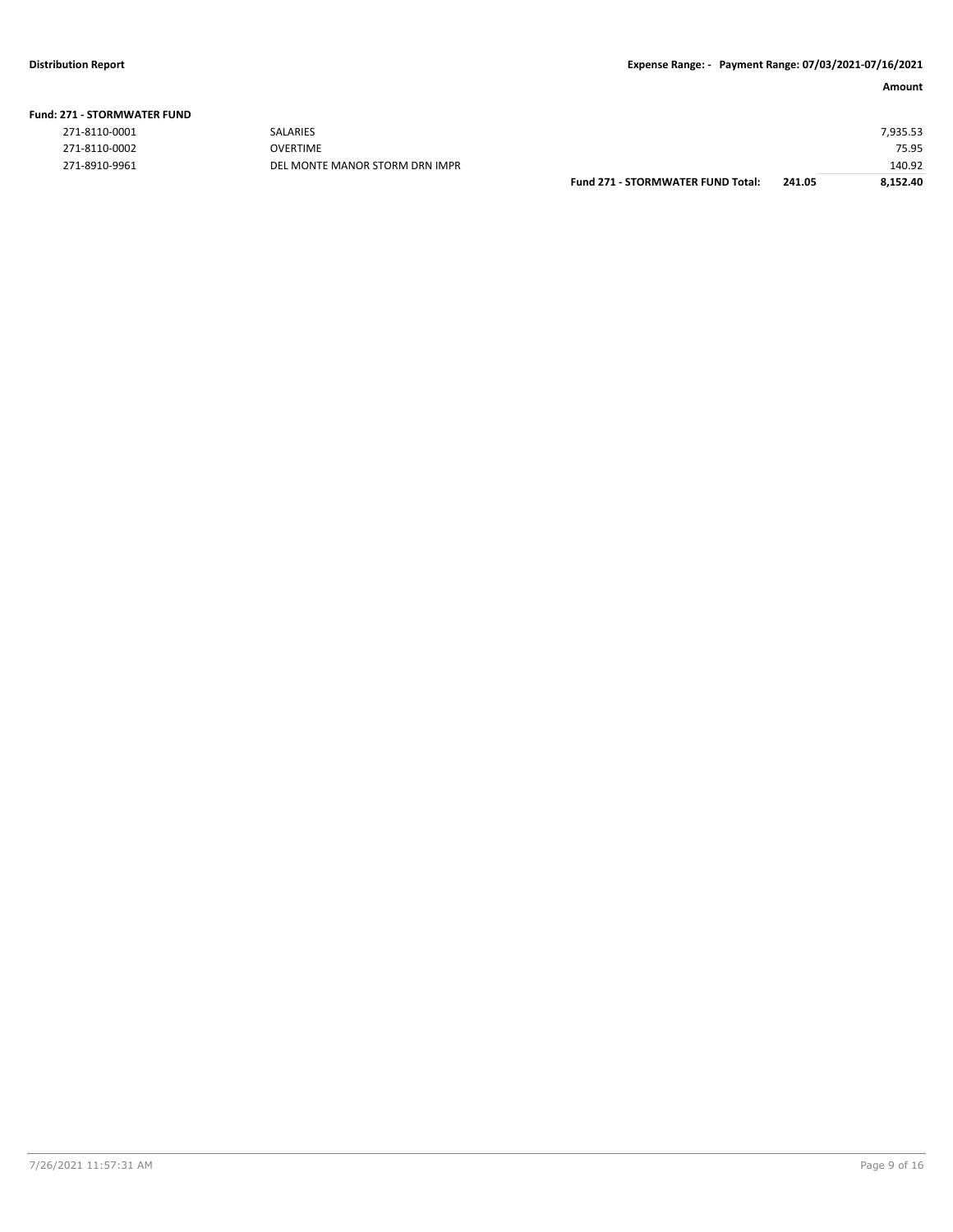**Fund: 335 - ESCA (FORA)** 335-2010-0001 SALARIES 3,416.20

**Fund 335 - ESCA (FORA) Total: 80.00 3,416.20**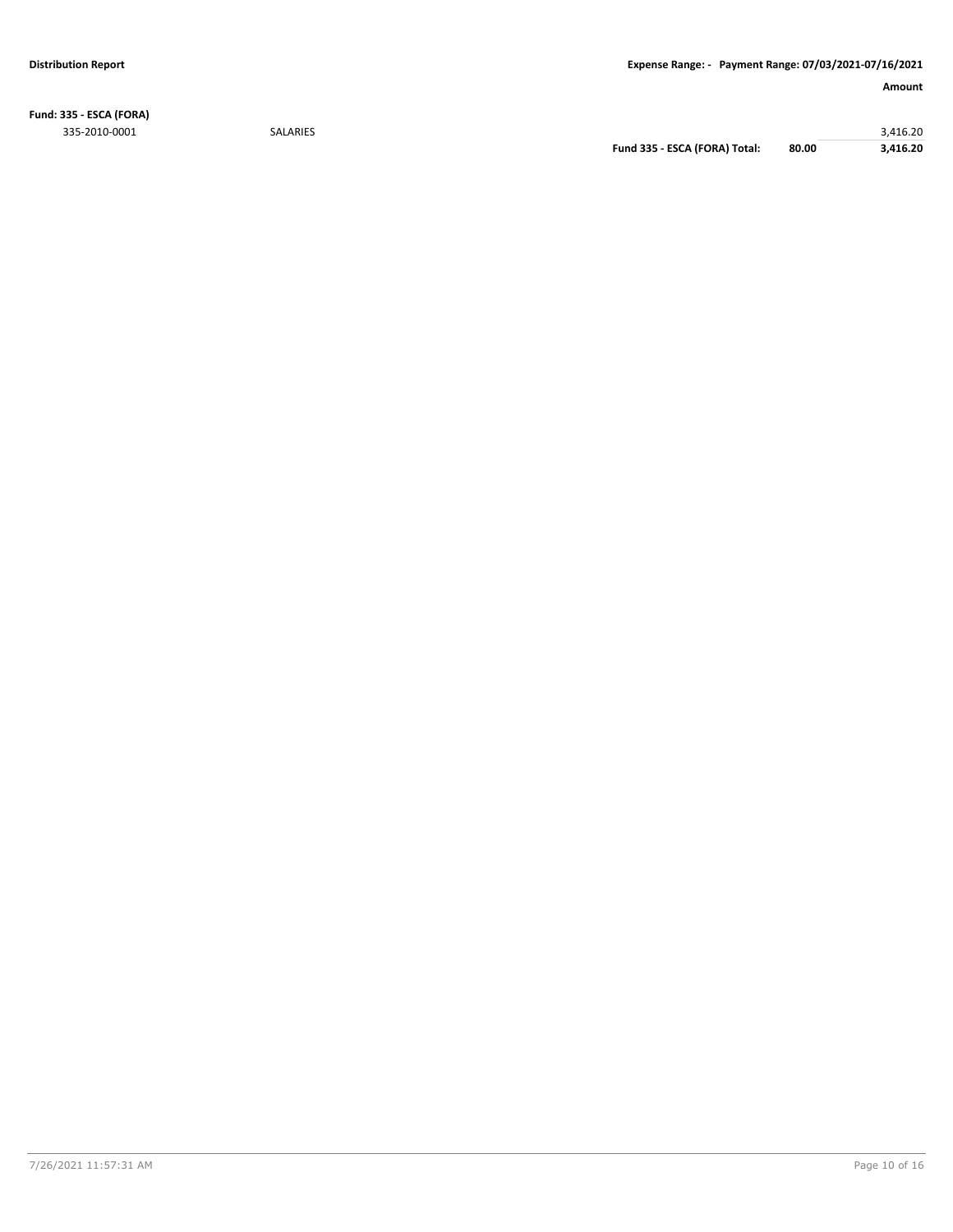#### **Fund: 401 - WATER FUND**

| ------------  |                 |                              |        |          |
|---------------|-----------------|------------------------------|--------|----------|
| 401-8610-0001 | <b>SALARIES</b> |                              |        | 939.59   |
| 401-8620-0001 | <b>SALARIES</b> |                              |        | 7,449.50 |
| 401-8620-0002 | <b>OVERTIME</b> |                              |        | 496.06   |
|               |                 | Fund 401 - WATER FUND Total: | 216.21 | 8,885.15 |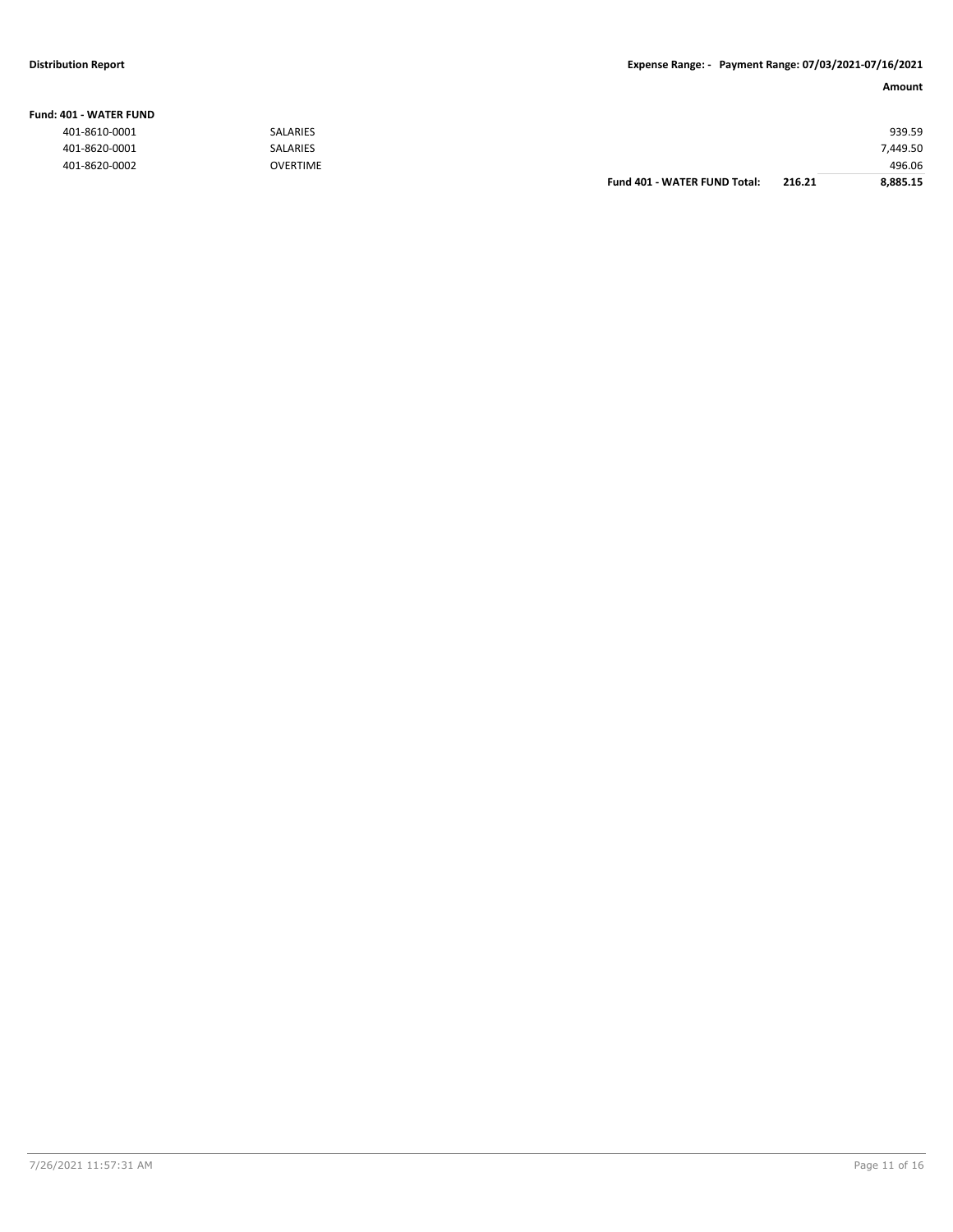#### **Distribution Report Expense Range: - Payment Range: 07/03/2021-07/16/2021**

| Fund: 501 - EQUIPMT MAINT FUND |                 |                                      |        |          |
|--------------------------------|-----------------|--------------------------------------|--------|----------|
| 501-8510-0001                  | <b>SALARIES</b> |                                      |        | 458.13   |
| 501-8520-0001                  | <b>SALARIES</b> |                                      |        | 5,994.07 |
| 501-8520-0002                  | <b>OVERTIME</b> |                                      |        | 41.55    |
|                                |                 | Fund 501 - EQUIPMT MAINT FUND Total: | 156.00 | 6.493.75 |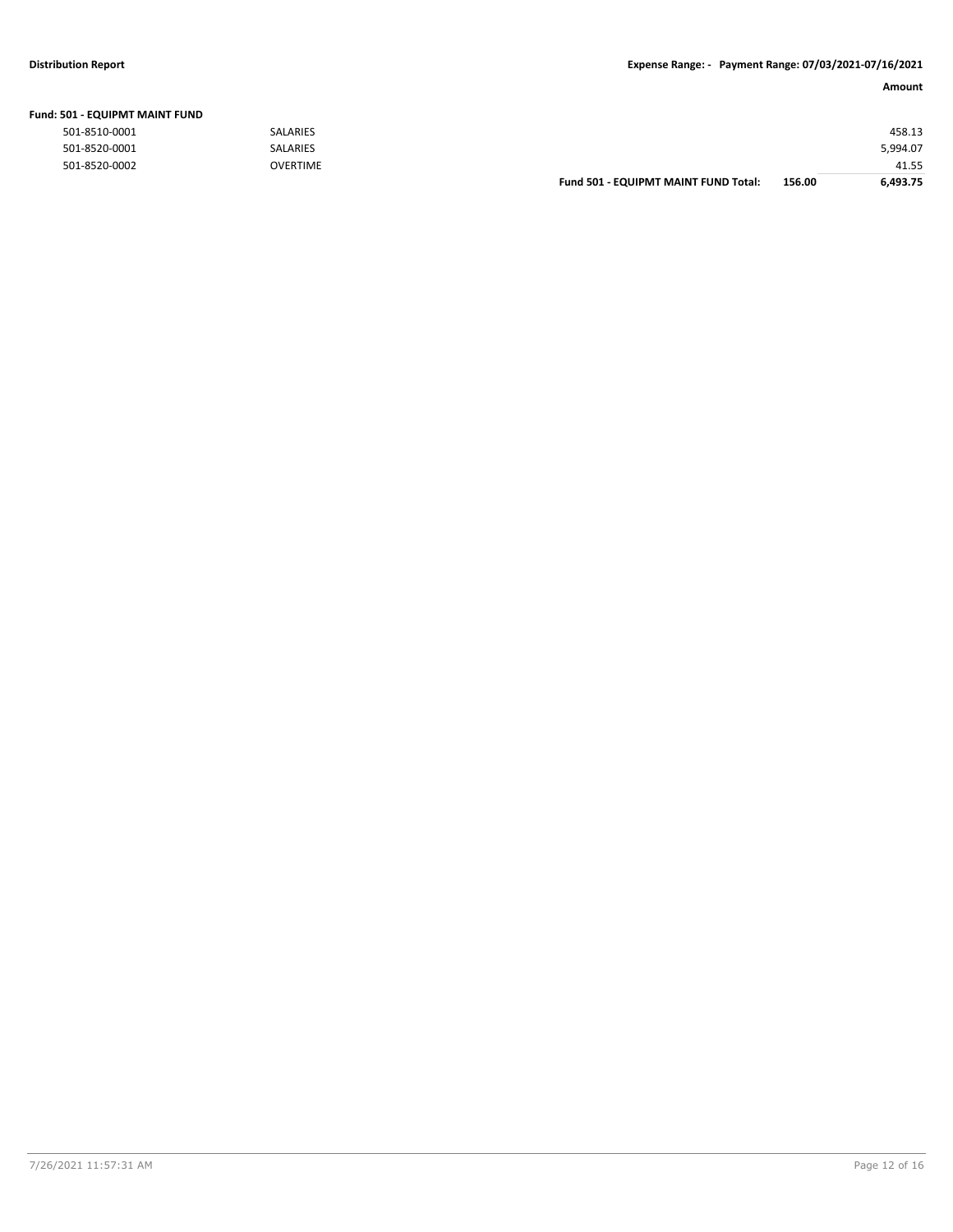**Fund: 503 - MIS FUND**

| 7.436.21 |
|----------|
| 46.15    |
| 7,390.06 |
|          |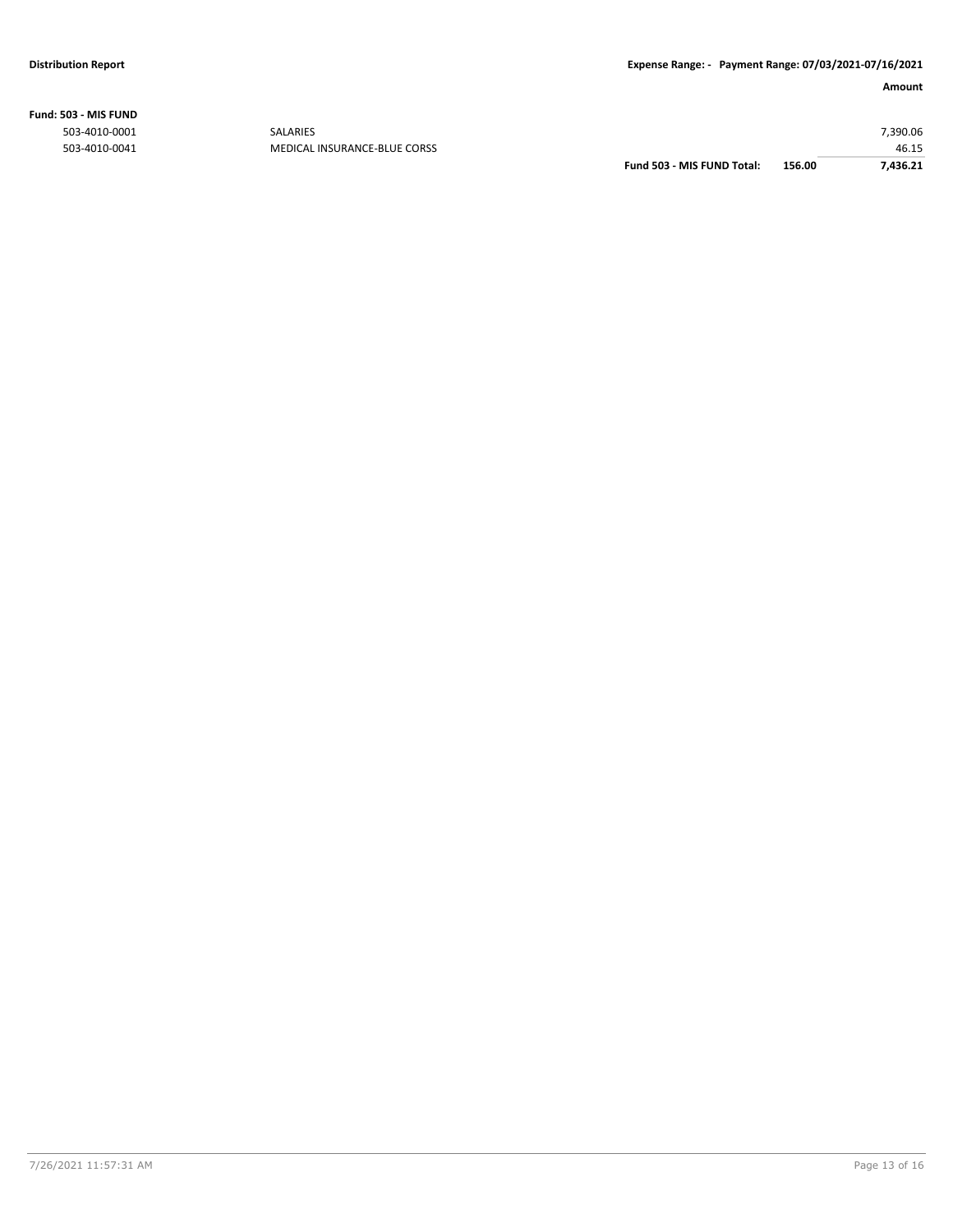#### **Distribution Report Expense Range: - Payment Range: 07/03/2021-07/16/2021**

| Fund: 951 - SAN. DISTRICT GEN. FUND |                 |                                           |        |           |
|-------------------------------------|-----------------|-------------------------------------------|--------|-----------|
| 951-8810-0001                       | <b>SALARIES</b> |                                           |        | 2,342.45  |
| 951-8820-0001                       | SALARIES        |                                           |        | 8,716.63  |
| 951-8820-0002                       | <b>OVERTIME</b> |                                           |        | 75.94     |
|                                     |                 | Fund 951 - SAN, DISTRICT GEN, FUND Total: | 304.50 | 11.135.02 |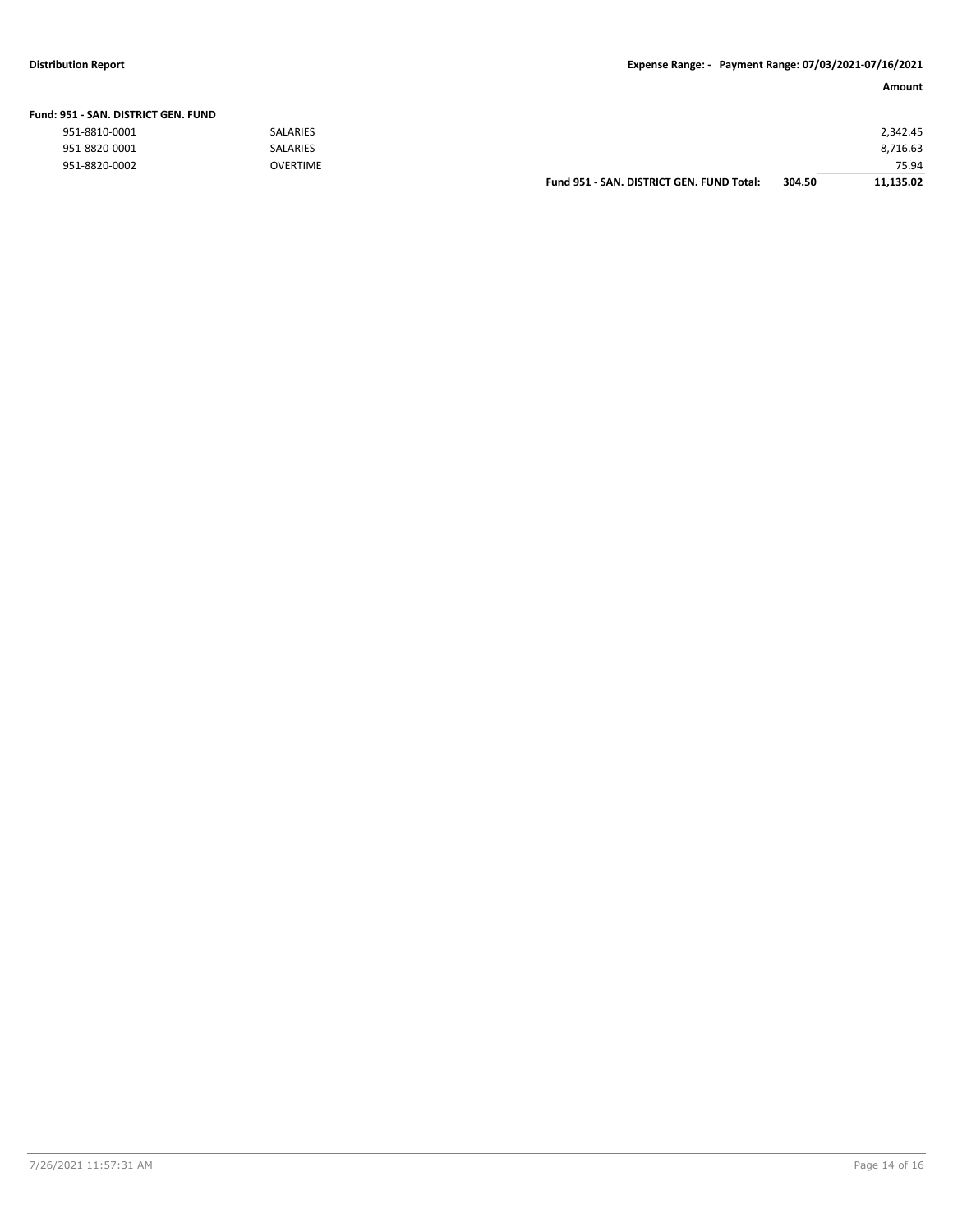**Fund: 953 - SAN. DISTRICT CAP. IMPROV**

953-8820-9204 LIFT STATION UPGRADES 28.18

**Fund 953 - SAN. DISTRICT CAP. IMPROV Total: 0.50 28.18**